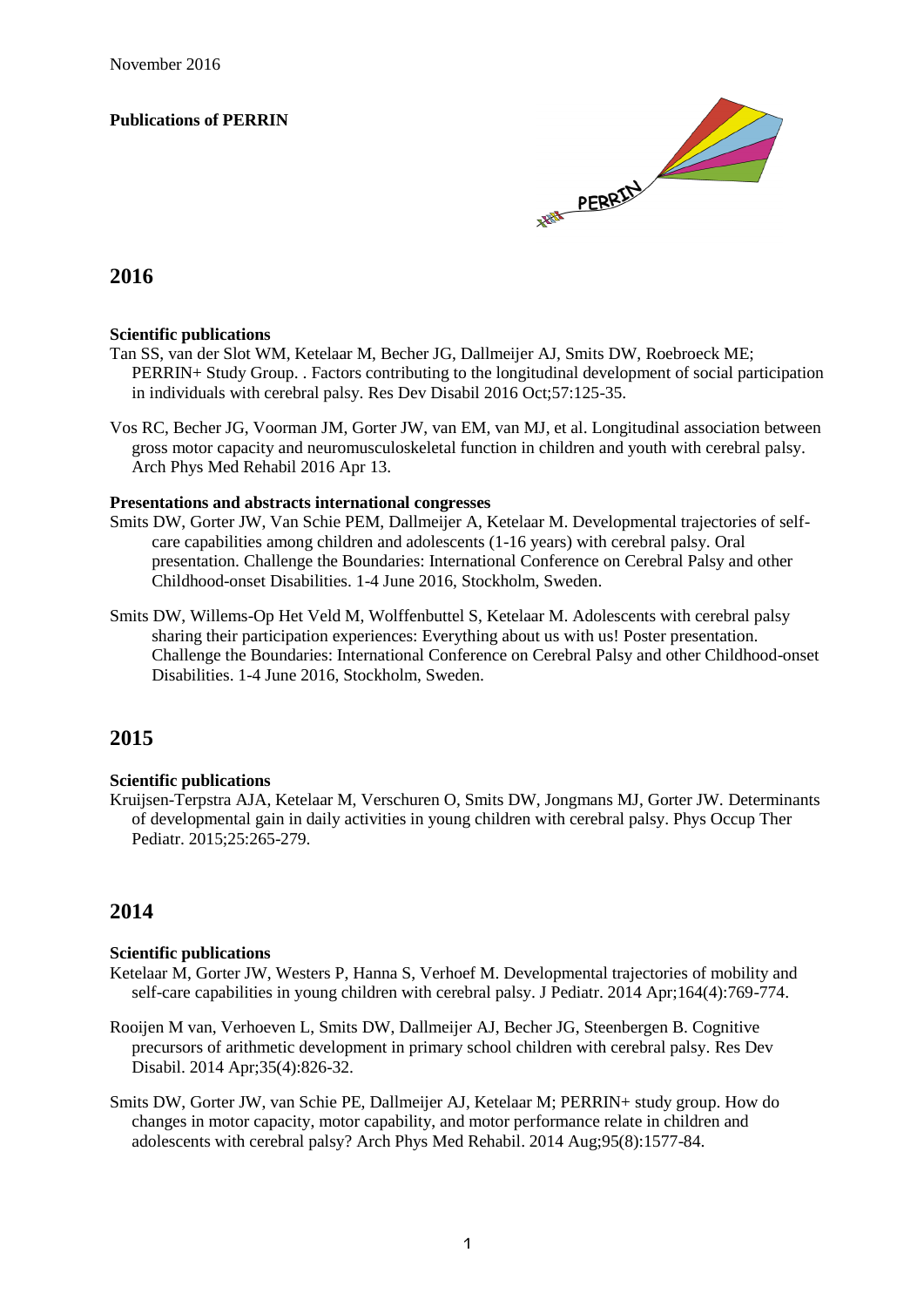- Tan SS, Wiegerink DJ, Vos RC, Smits DW, Voorman JM, Twisk JW, Ketelaar M, Roebroeck ME; PERRIN+ study group. Developmental trajectories of social participation in individuals with cerebral palsy: a multicentre longitudinal study. Dev Med Child Neurol. 2014 Apr;56(4):370-7.
- Tan SS, van Meeteren J, Ketelaar M, Schuengel C, Reinders-Messelink HA, Raat H, Dallmeijer AJ, Roebroeck ME; PERRIN+ study group. Long-term trajectories of health-related quality of life in individuals with cerebral palsy: a multi-center longitudinal study. Arch Phys Med Rehabil. 2014;95:2029-39.
- Verhoef JAC, Bramsen I, Miedema HS, Stam HJ, Roebroeck ME; Transition & Lifespan Research Group. Development of work participation in young adults with cerebral palsy: A longitudinal study. J Rehabil Med 2014 Jun;46(7): 648-55.
- Vos RC, Dallmeijer AJ, Verhoef M, Van Schie PE, Voorman JM, Wiegerink DJ, Geytenbeek JJ, Roebroeck ME, Becher JG; PERRIN+ Study Group. Developmental trajectories of receptive and expressive communication in children and young adults with cerebral palsy. Dev Med Child Neurol. 2014 Oct;56(10):951-9.

- Verhoef JAC, Roebroeck ME, Bramsen I, Miedema HS, Stam HJ; Transition & Lifespan Research Group. Development of work participation in young adults with cerebral palsy: A prospective study. Oral Presentation American Academy of Childhood Disability, 68th Annual Meeting. San Diego USA, 10-13 September 2014. Developmental Medicine & Child Neurology 2014; 56(Suppl 5): 79.
- Dallmeijer AD, Roebroeck ME, Gorter JW, Voorman JM, Ketelaar M; PERRIN + Study Group. Developmental trajectories for daily activities and social participation of individuals with cerebral palsy: clinical implications. Instructional Course, American Academy of Childhood Disability, 68th Annual Meeting. San Diego USA, 10-13 September 2014.
- Dallmeijer AD, Roebroeck ME, Gorter JW, Voorman JM, Ketelaar M, PERRIN+ Study Group. Developmental trajectories of daily activities and social participation of individuals with cerebral palsy: clinical implications. Knowledge Brokers meeting CP-Net, 28 October 2014.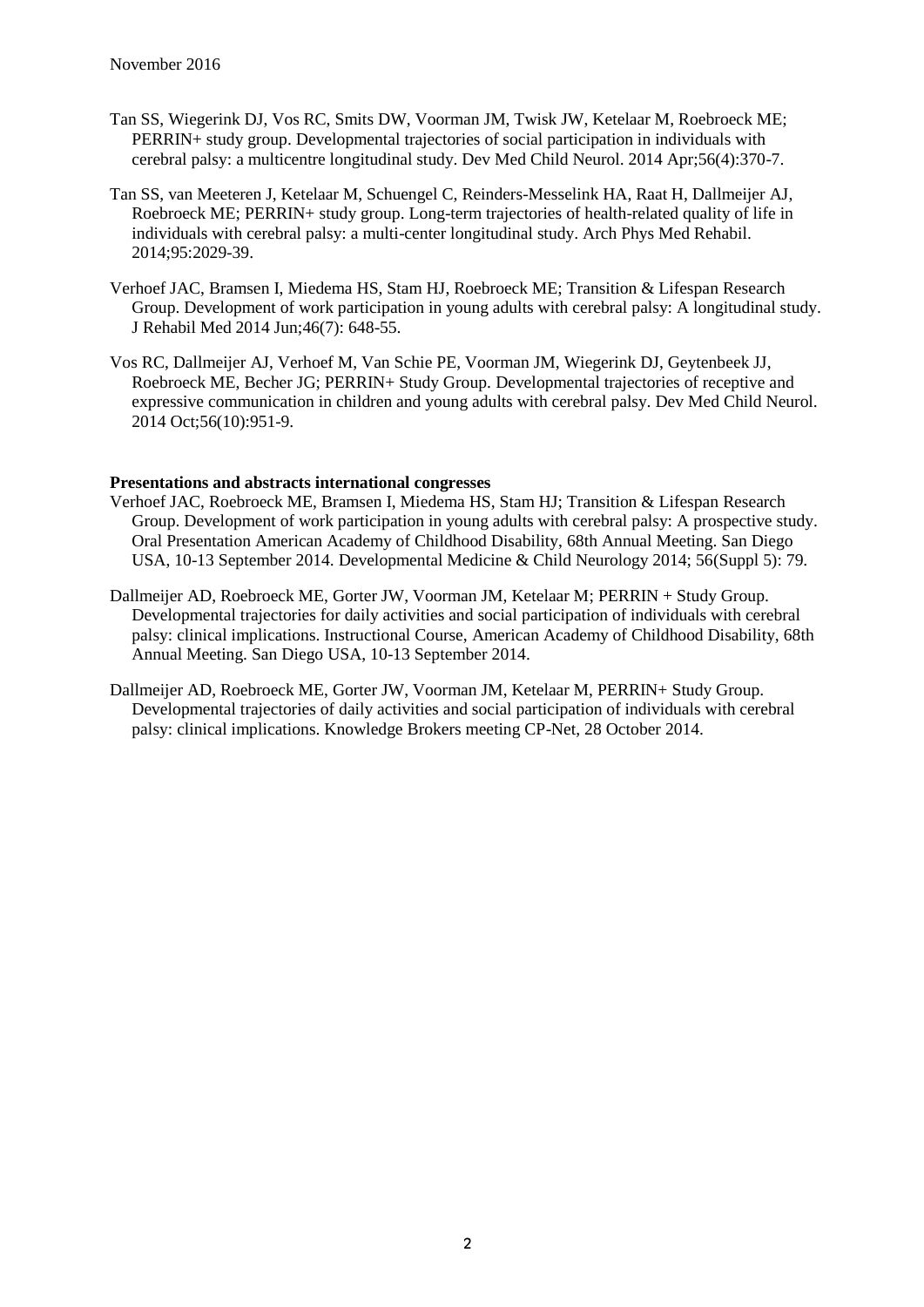#### **Scientific publications**

- Alsem MW, Ketelaar M, Verhoef M. The course of health-related quality of life of preschool children with cerebral palsy. Disability and Rehabilitation 2013; 35(8): 686-693.
- Schie PE van, Siebes RC, Dallmeijer AJ, Schuengel C, Smits DW, Gorter JW, Becher JG. Development of social functioning and communication in school-aged (5-9 years) children with cerebral palsy. Res Dev Disabil. 2013 Dec;34(12):4485-94.
- Smits DW, Gorter JW, Hanna SE, Dallmeijer AJ, Van Eck M, Roebroeck ME, Vos RC, Ketelaar M; on behalf of the PERRIN Plus Study Group. Longitudinal development of gross motor function among Dutch children and young adults with cerebral palsy: an investigation of motor growth curves. Dev Med Child Neurol. 2013; 55(4): 378-384.
- Vos RC, Becher JG, Ketelaar M, Smits DW, Voorman JM, Tan SS, Reinders-Messelink HA, Dallmeijer AJ; PERRIN+ Study Group. Developmental trajectories of daily activities in children and adolescents with cerebral palsy. Pediatrics. 2013 Oct;132(4):e915-23.

### **Presentations and abstracts international congresses**

- Ketelaar M. Challenges and opportunities in knowledge translation: Using evidence to improve outcomes. CHARM, Oslo University, 19 Nov 2013.
- Roebroeck ME, Transition & Lifespan Research Group. Transition to adulthood: promoting autonomy of emerging adults with childhood-onset disabilities. Oral Presentation European Academy of Childhood Disability 25th Annual Meeting. Newcastle, 10-12 October 2013. Developmental Medicine & Child Neurology 2013; 55(Suppl 2): 9.
- Smits DW, Gorter JW, van Schie PEM, Dallmeijer A, Ketelaar M. How do changes in motor capacity and motor performance relate? Oral Presentation European Academy of Childhood Disability 25th Annual Meeting. Newcastle, 10-12 October 2013. Developmental Medicine & Child Neurology 2013; 55(Suppl 2): 24.
- Vos R, Dallmeijer A, Verhoef M, Van Schie P, Voorman J, Wiegerink D, Geytenbeek J, Roebroeck M, Becher J; PERRIN+ Study Group. Developmental trajectories of expressive and receptive language of children and young adults with cerebral palsy. Oral Presentation European Academy of Childhood Disability 25th Annual Meeting. Newcastle, 10-12 October 2013. Developmental Medicine & Child Neurology 2013; 55(Suppl 2): 22.
- Wiegerink D, Stam H, Gorter JW, Cohen-Kettenis P, Roebroeck M. Development of romantic relationships and sexual activity in young adults with cerebral palsy.: A longitudinal study. Poster Presentation European Academy of Childhood Disability 25th Annual Meeting. Newcastle, 10-12 October 2013. Developmental Medicine & Child Neurology 2013; 55(Suppl 2): 37.

### **Products**

Harmer-Bosgoed MW, Rehorst L, Faber R, Schneider H, **Ketelaar M**. Filmverslag Richtlijn CP in praktijk. 20 maart 2013. <http://www.youtube.com/watch?v=AAZzAV5uaws>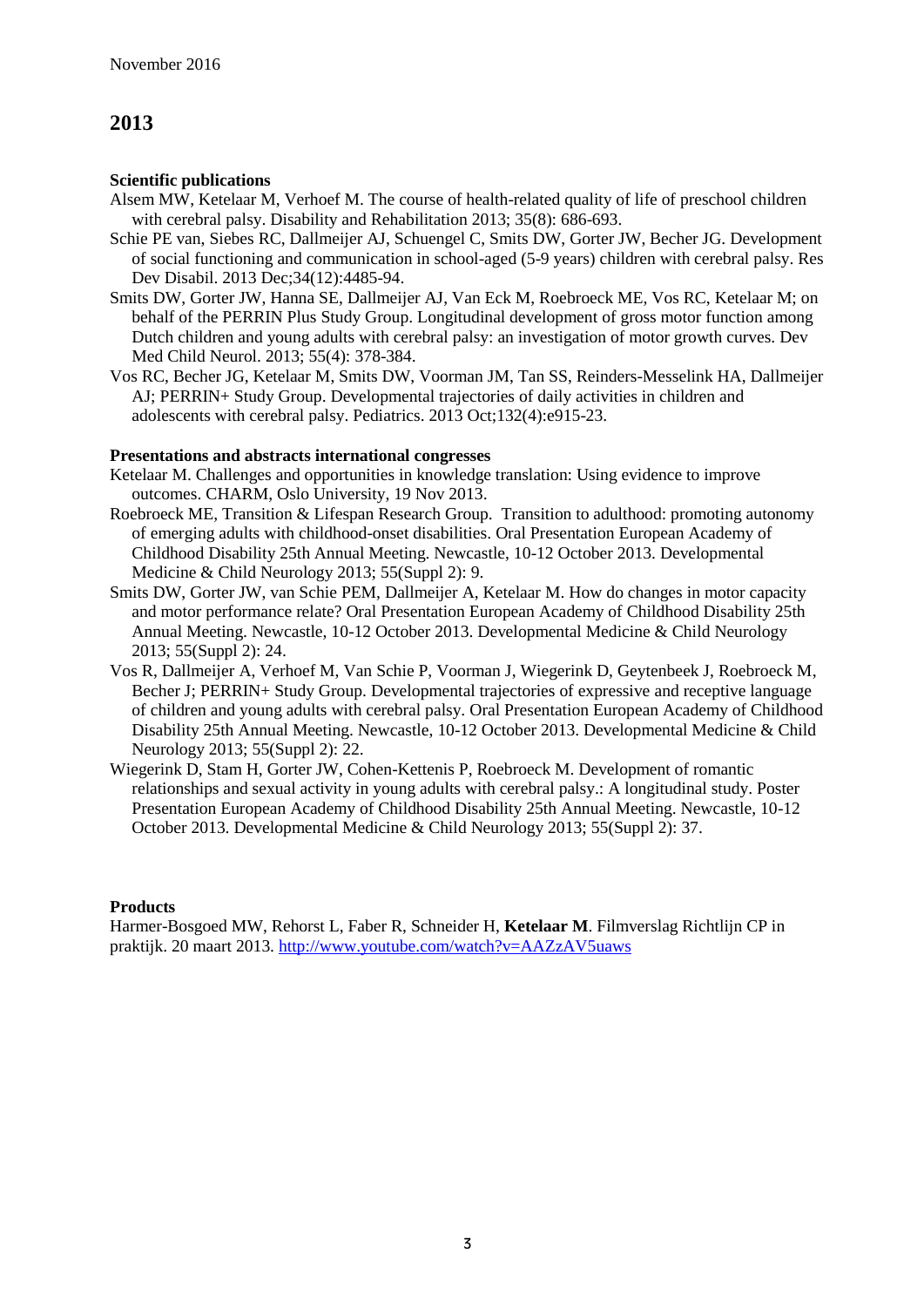### **Scientific publications**

- Bult MK, Verschuren O, Lindeman E, Jongmans MJ, Westers P, Claassen A, Ketelaar M. Predicting leisure participation of school-aged children with cerebral palsy: longitudinal evidence of child, family and environmental factors. Child: Care, Health, and Development 2012; 39(3): 374-380.
- Wiegerink DJ, Stam HJ, Ketelaar M, Cohen-Kettenis PT, Roebroeck ME, The Transition Research Group South West Netherlands. Personal and environmental factors contributing to participation in romantic relationships and sexual activity of young adults with cerebral palsy. Disabil Rehabil. 2012; 34(17): 1481-1487.

- Rooijen M van, Verhoeven L, Smits DW, Ketelaar M, Becher JG, Steenbergen B. The influence of cognitive factors on the development of artithmetic performance of primary-school children with cerebral palsy. Developmental Medicine & Child Neurology 2012; 54 (Suppl 3): p 10. Oral presentation European Academy of Childhood Disability (EACD), Istanbul, Turkey, 16-19th May 2012.
- Smits DW, Gorter JW, Hanna SE, Dallmeijer AJ, van Eck M, Roebroeck M, Vos RC, Ketelaar M. Longitudinal development of gross motor function in Dutch children and youth with CP: an investigation of motor growth curves for ages 1-24 years. Developmental Medicine & Child Neurology 2012; 54 (Suppl 6): p 47 – 48. Oral presentation American Academy for Cerebral Palsy and Developmental Medicine 66th Annual meeting, Toronto, Canada, 12-15 Sept 2012.
- Smits DW, Vos RC, Tan SS. PERRIN+: the longitudinal development of activities and participation in children and youth with cerebral palsy. Oral presentation, Dutch-ACD, PERRIN+, LEARN2MOVE Symposium - Cerebrale parese: What's new?!, Utrecht, Netherlands, 30 November 2012.
- Smits DW, Vos RC, Tan SS. Lifespan expectations for individuals with cerebral palsy. Mini symposium (oral presentation). VRA Annual Congress 2012. Noordwijkerhout, the Netherlands, 1-2 November 2012. Congress reader, Nederlands Tijdschrift voor Revalidatiegeneeskunde 2012; 34(5): 244.
- Tan SS, Wiegerink D, Ketelaar M, Smits DW, Voorman JM, Vos RC, Roebroeck ME. Developmental trajectories of social participation in individuals with cerebral palsy aged 1-24. Proceedings of the 4th International Cerebral Palsy Conference, pp 84-85.Oral Presentation. Pisa, Italy, 10-13 October 2012.
- Tan SS, Dallmeijer AJ, Ketelaar M. Lifespan expectations for individuals with cerebral palsy. Proceedings of the 4th International Cerebral Palsy Conference, p 74. Instructional Course. Pisa, Italy, 10-13 October 2012.
- Vos RC, Becher JG, Ketelaar M, Smits DW, Voorman J, Roebroeck M, Reinders-Messelink H, Lindeman E, Dallmeijer A. Developmental trajectory of performance of daily and motor activities in individuals with cerebral palsy: the Dutch PERRIN+-study. Developmental Medicine & Child Neurology 2012; 54 (Suppl 6): p 25-26. Poster presentation American Academy for Cerebral Palsy and Developmental Medicine 66th Annual meeting, Toronto, Canada, 12-15 Sept 2012.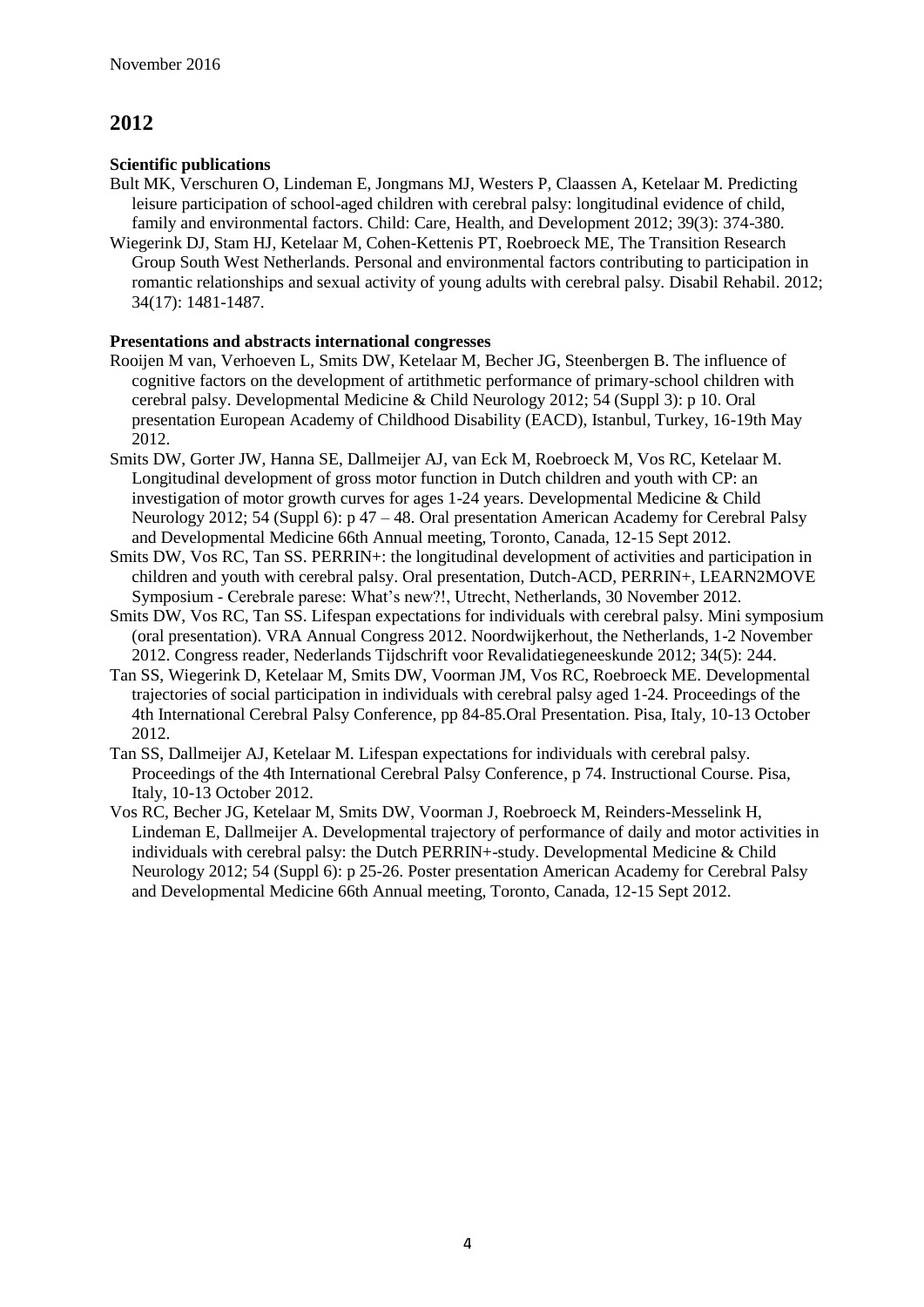#### **Scientific publications**

Rooijen M van, Verhoeven L, Smits DW, Ketelaar M, Becher JG, Steenbergen B. Arithmetic performance of children with cerebral palsy: The influence of cognitive and motor factors. *Research in Developmental Disabilities* 2011;33:530-537.

- Smits DW, Ketelaar M, Gorter JW, van Schie P, Dallmeijer A, Jongmans M, Lindeman E. Development of daily activities in school-age children with cerebral palsy. Research in Developmental Disabilities 2011;32:222-34.
- Smits DW, Ketelaar M, Gorter JW, van Schie P, Becher JG, Lindeman E, Jongmans M. Development of non-verbal intellectual capacity school-age children with cerebral palsy. *Journal of Intellectual Disability Research* 2011; 55: 550-562.
- Wiegerink DJHG, Roebroeck ME, Bender J, Stam HJ, Cohen-Kettenis PT. Transition Research Group Southwest Netherlands. Sexuality of young adults with cerebral palsy: experienced limitations and needs*. Sexuality and Disability* 2011;29(2): 119-128.

#### **PhD Theses**

Nieuwenhuijsen C. Adults with Cerebral Palsy. Studies on physical activity, fitness and experienced problems. PhD Thesis Erasmus MC, University Medical Centre, 2011, Rotterdam.

Smits DW. Daily activities of school-age children with cerebral palsy: development and learning. PhDthesis University Medical Center Utrecht, 2011, Utrecht

#### **(Chapters in) Books**

Wiegerink DJHG. Kinderrevalidatie: Blik op wetenschap. In: Post M et al (Red). Revalidatiepsychologie: Mensen leren leven met...; Hoofdstuk: Kinderrevalidatie: Aandacht voor ouders en kinderen met diverse problemen. Nederlands Instituut van Psychologen (NIP), sectie Revalidatie, Utrecht, 2011.

### **Professional publications**

- Smits DW. Ontwikkeling van dagelijkse vaardigheden bij kinderen met cerebrale parese. [Interview] *BOSK Magazine* 2011; 1: 35.
- Smits DW. Daily activities of school-age children with cerebral palsy: development and learning. *Nederlands Tijdschrift voor Revalidatiegeneeskunde* 2011; feb: 35-37.
- Wiegerink DJHG, Roebroeck ME, Stam HJ, Cohen-Kettenis PT. Relatievorming en seksuele ontwikkeling bij jongvolwassenen met cerebrale parese. *Tijdschrift voor Seksuologie* 2011; 35: 187- 194.
- Wiegerink DJHG. Romantic relationships and sexual experiences of adolescents and Young adults with cerebral palsy. *Ned. Tijdschrift voor Revalidatiegeneeskunde* 2011; 1: 38-40.
- Wiegerink DJHG. Ook dat nog...Praten over seks. *NIP Nieuwsbrief Sectie Revalidatie* 2011; 26(62): 9- *10.*

- Harmer-Bosgoed M, Willems M, Berdenis van Berlekom S, Ketelaar M. Knowledge Brokers Successful in Implementation. 8 Knowledge brokers in 1 network achieve more than 200 professionals alone! Posterpresentatie International Forum on Quality and Safety in Health Care. Amsterdam, 6 april 2011.
- Ketelaar M, Gorter JW, Westers P, Hanna SE, Verhoef M. Development of mobility capability in young children with cerebral palsy. Poster presentation European Academy of Childhood Disability (EACD), Rome, Italy, 9-11 June 2011.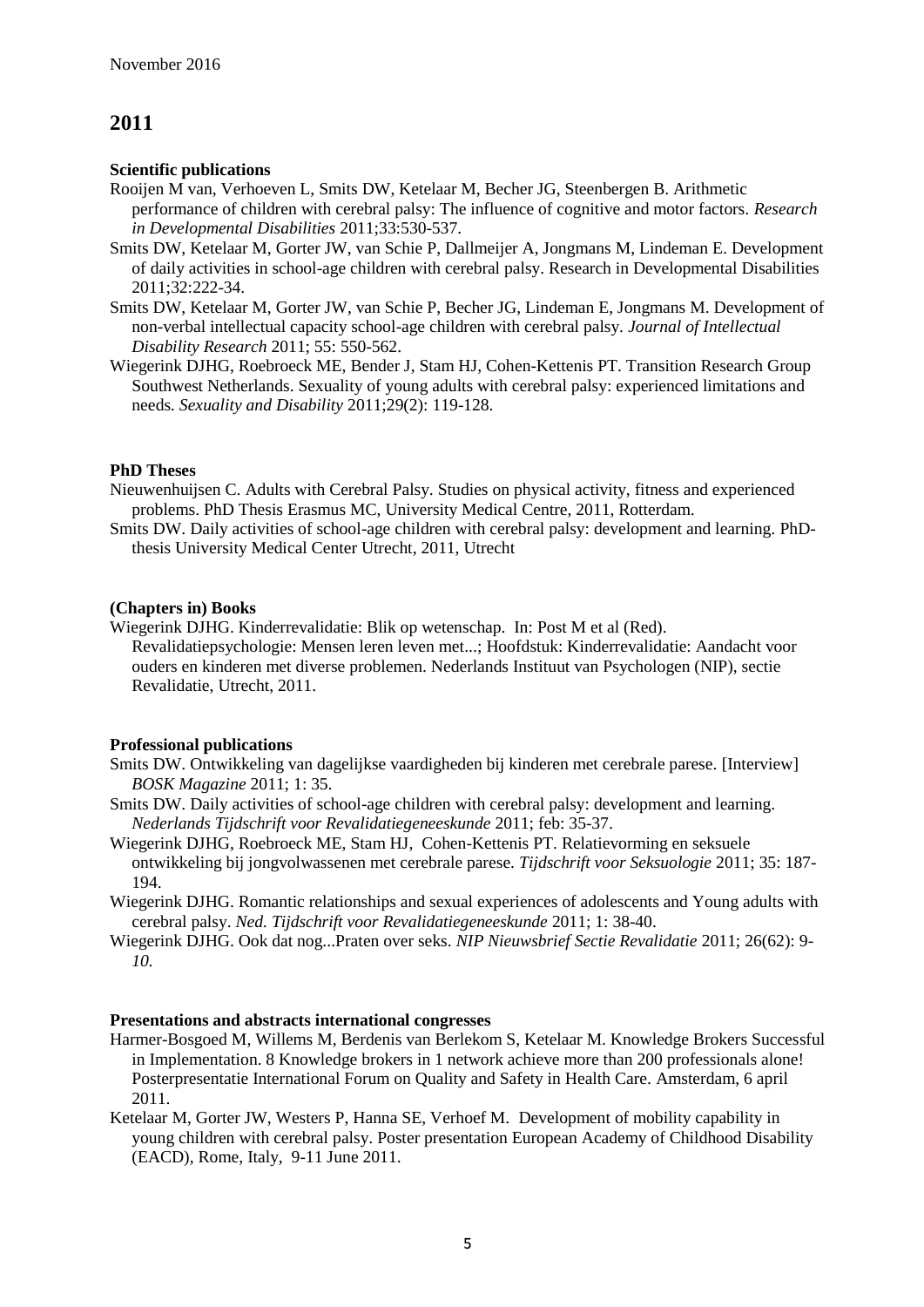- Smits DW, Ketelaar M, Gorter JW, Van Schie PEM, Dallmeijer AJ, Jongmans MJ, Lindeman E. Selfcare activities of school-age children with cerebral palsy: development and determinants. Presentation (free paper) American Academy for Cerebral Palsy and Developmental Medicine (AACPDM), Las Vegas, Nevada, USA, 12-15 October 2011.
- Wiegerink D, Linroth R, Labhard S. Let's talk about sex. Instructional course American Academy of Cerebral palsy and developmental Disorders (AACPDM) , Las Vegas, Nevada, 10-14 October 2011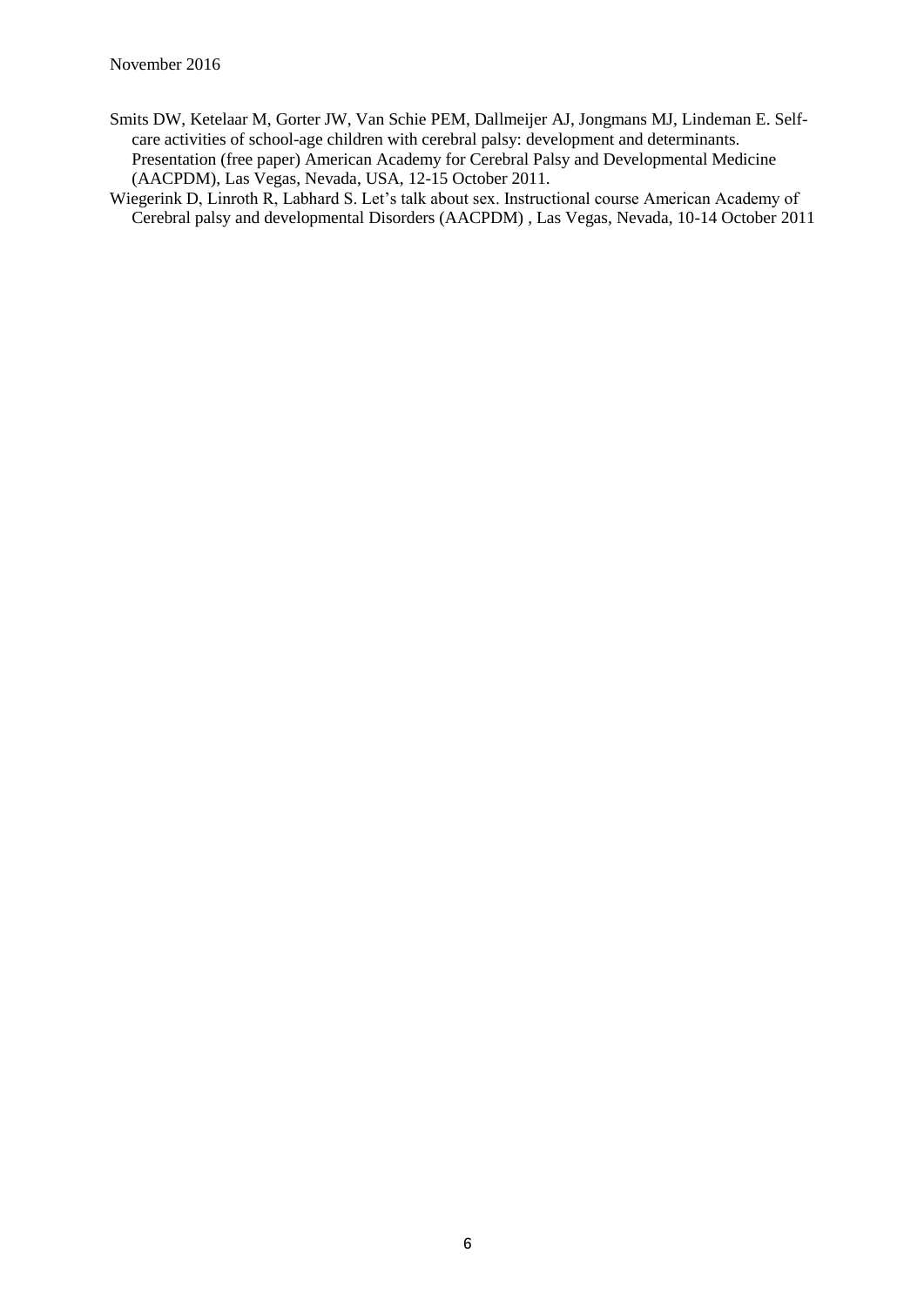### **Scientific publications**

- Alsem MW, Verhoef M, Buis LI, Ketelaar M. De gezondheidsgerelateerde kwaliteit van leven van kinderen met cerebrale parese op de leeftijd van 2,5 jaar. *Tijdschrift voor Kindergeneeskunde* 2010; 78(1): 7-14.
- Eck M van, Dallmeijer AJ, van Lith IS, Voorman JM, Becher JG. Manual ability and its relationship with daily activities in adolescents with cerebral palsy. *Journal of Rehabilitation Medicine* 2010; 42: 493-498.
- Janssen CGC, Voorman JM, Becher JG, Dallmeijer AJ, Schuengel C. Course of health-related quality of life in 9-16-year-old children with cerebral palsy: Associations with gross motor abilities and mental health. *Disability and Rehabilitation* 2010;32(4):344-51.
- Ketelaar M, Wassenberg-Severijnen J. Developments in measuring functional activities: Where do we go with the PEDI-CAT? *Physical and Occupational Therapy in Pediatrics* 2010; 30(3): 185-189.
- Meester-Delver A, Beelen A, van Eck M, Voorman J, Dallmeijer A, Nollet F, Becher JG. Construct validity of the Capacity Profile in adolescents with cerebral palsy. *Clinical Rehabilitation* 2010;24(3):258-266.
- Meeteren J van, Nieuwenhuijsen C, de Grund A, Stam HJ, Roebroeck ME, the Transition Research Group South West Netherlands. Using the Manual Ability Classification System (MACS) in young adults with cerebral palsy and normal intelligence. *Disability and Rehabilitation* 2010; 32(23): 1885- 1893.
- [Rentinck IC,](http://www.ncbi.nlm.nih.gov/pubmed?term=%22Rentinck%20IC%22%5BAuthor%5D) [Ketelaar M,](http://www.ncbi.nlm.nih.gov/pubmed?term=%22Ketelaar%20M%22%5BAuthor%5D) [Schuengel C,](http://www.ncbi.nlm.nih.gov/pubmed?term=%22Schuengel%20C%22%5BAuthor%5D) [Stolk J,](http://www.ncbi.nlm.nih.gov/pubmed?term=%22Stolk%20J%22%5BAuthor%5D) [Lindeman E,](http://www.ncbi.nlm.nih.gov/pubmed?term=%22Lindeman%20E%22%5BAuthor%5D) [Jongmans MJ,](http://www.ncbi.nlm.nih.gov/pubmed?term=%22Jongmans%20MJ%22%5BAuthor%5D) [Gorter JW.](http://www.ncbi.nlm.nih.gov/pubmed?term=%22Gorter%20JW%22%5BAuthor%5D) Short-term changes in parents' resolution regarding their young child's diagnosis of cerebral palsy. *Child: Care, Health & Development* 2010; 36: 703-708.
- Sipal RF, Schuengel C, Voorman JM, Van Eck M, Becher JG. [Course of behaviour problems of](http://www.ncbi.nlm.nih.gov.proxy.library.uu.nl/pubmed/19702640?itool=EntrezSystem2.PEntrez.Pubmed.Pubmed_ResultsPanel.Pubmed_RVDocSum&ordinalpos=2)  [children with cerebral palsy: the role of parental stress and support.](http://www.ncbi.nlm.nih.gov.proxy.library.uu.nl/pubmed/19702640?itool=EntrezSystem2.PEntrez.Pubmed.Pubmed_ResultsPanel.Pubmed_RVDocSum&ordinalpos=2) *Child: Care, Health & Development* 2010 Jan;36(1):74-84.
- Smits DW, van Groenestijn AC, Ketelaar M, Scholtes VA, Becher JG, Gorter JW. Selective motor control of the lower extremities in children with cerebral palsy: Inter-rater reliability of two tests. *Developmental Neurorehabilitation* 2010;13(4):258-265.
- Smits DW, Gorter JW, Ketelaar M, VAN Schie PE, Dallmeijer AJ, Lindeman E, Jongmans MJ. Relationship between gross motor capacity and daily-life mobility in children with cerebral palsy. *Developmental Medicine and Child Neurology* 2010; 52: e60-e66.
- Voorman JM, Dallmeijer AJ, van Eck M, Schuengel C, Becher JG. Course of social functioning and communication in children with cerebral palsy: associations with disease characteristics, personal and environmental factors. *Developmental Medicine and Child Neurology* 2010;52(5):441-7.
- Wiegerink DJHG, Roebroeck ME, van der Slot WMA, Stam HJ, Cohen-Kettenis PT and the Transition Research Group South West Netherlands. Importance of peers and dating in development of romantic relationships and sexual career among young adults with cerebral palsy. *Developmental Medicine and Child Neurology* 2010;52:576-582.
- Wiegerink DJHG, Stam HJ, Gorter JW, Cohen-Kettenis PT, Roebroeck ME and the Transition Research Group South West Netherlands. Development of romantic relationships and sexual activity in young adults with cerebral palsy: a longitudinal study. *Archives of Physical Medicine and Rehabilitation* 2010;91(9):1423-1428.
- Zwier JN, van Schie PEM, Becher JG, Smits DW, Gorter JW, Dallmeijer AJ. Physical activity in Young children with cerebral palsy. *Disability and Rehabilitation* 2010;32(18):1501-8.

# **PhD Thesis**

Wiegerink DJHG. Romantic relationships and sexual experiences of adolescents and young adults with cerebral palsy. Dissertation Erasmus University Rotterdam, the Netherlands, 2010.

# **Professional publications**

Faber R. Cerebrale parese: een grote groep in de kinderrevalidatie. *Revalidatie Magazine* 2010; 16(2): 18-19.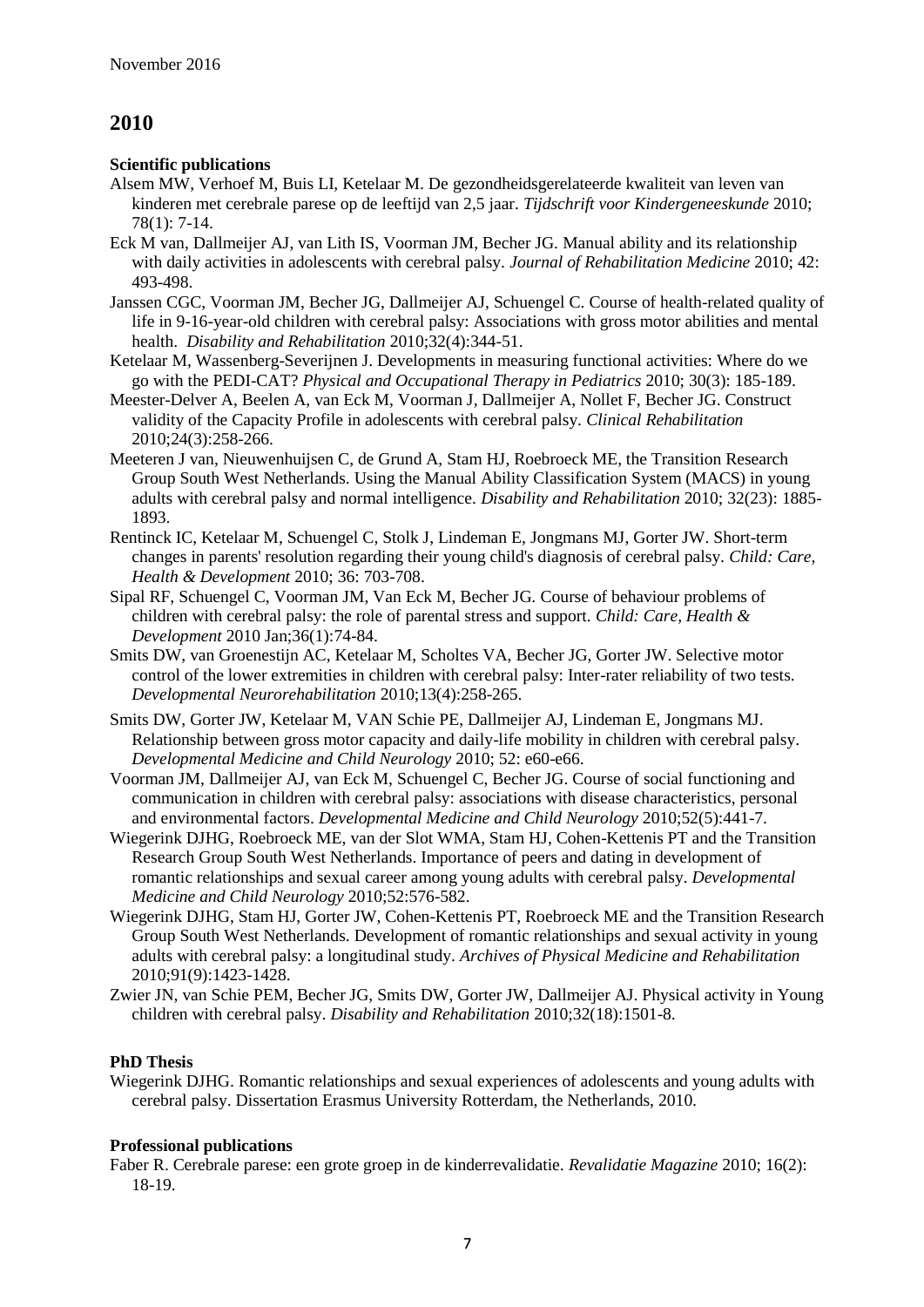- Harmer-Bosgoed M, Willems M, Van der Sanden K, Ketelaar M. Knowledge Brokers PERRIN, bruggenbouwer tussen zorg en onderzoek. *Revalidata* 2010; 32 (158): 23-25.
- Smits DW. Ontwikkeling van dagelijkse vaardigheden bij kinderen met een hersenbeschadiging. Persbericht]. *BOSK Magazine* 2010; 5: 34.
- Willems M. Bruggenbouwer tussen zorg en onderzoek. *Revalidatie Magazine* 2010; 16(2): 16-17
- Wiegerink D, Roebroeck M, Stam H, Cohen-Kettenis P. Problemen met seks bij jongvolwassenen met cerebrale parese. *Revalidata* 2010; 155: 17-20.

- Dallmeijer AJ, Voorman JM, van Eck M, Becher JG. Motor functioning of children with cerebral palsy during transition to adolescence. *Developmental Medicine & Child Neurology* 2010; 52(Suppl. 4): 8. Presentatie European Academy of Childhood Disability (EACD), Brussels, Belgium, 27-29 May 2010.
- Hilberink SR, van der Slot WMA, Jedeloo S, van Meeteren J, Wiegerink DJHG, Roebroeck ME. TransitieNet - A national network to implement lifespan care in the Netherlands. Description of network activities and evaluation. Presentation Transitions Conference 5 Bloorview Rehab, Toronto, Canada, June 2010.
- Ketelaar M, Harmer-Bosgoed M, Willems M, Russell D, Rosenbaum P. Moving research evidence into clinical practice: the role of knowledge brokers. *Developmental Medicine & Child Neurology* 2010; 52(Suppl. 4): 66. Instructional course European Academy of Childhood Disability (EACD), Brussels, Belgium, 27-29 May 2010.
- Ketelaar M. Knowledge Brokers PERRIN. Presentatie Research-meeting CanChild. 4 februari 2010.
- Ketelaar M. Knowledge Brokers getting knowledge from researchers to practitioners. Presentatie Research-meeting Health Sport Center Beitostolen, Noorwegen. 5 maart 2010.
- Ketelaar M, Harmer-Bosgoed M, Willems M, Verschuren O, Verhoef M. The role of knowledge brokers in the implementation of evidence-based measures in Multidisciplinary teams: an example of the GMFCS and MACS. *Developmental Medicine & Child Neurology* 2010; 52(Suppl. 5): 58. Presentation American Academy for Cerebral Palsy and Developmental Medicine (AACPDM), Washington, USA, 22-25 Sept 2010.
- Kruijver E, de Grund A, Schipper D, Rijnsent M, van Hoewijk J, Bender J, Breed P, Hilberink S. Friendships, intimate relationships and sexuality – a program for adolescents to enhance selfconfidence and social skills. Poster presentation Transitions Conference 5 Bloorview Rehab, Toronto, Canada, June 2010.
- Roebroeck ME, van den Berg-Emobs HJG, Nieuwenhuijsen C, Hilberink SR, van der Slot WMA, van Meeteren J, Stam H, the Transition Research Group South West Netherlands and the Transition Network. Innovating transition and lifespan care for people with cerebral palsy. . *Developmental Medicine & Child Neurology* 2010; 52 (Suppl. 4):74. Presentation European Academy of Childhood Disability (EACD), Brussels, Belgium, 27-29 May 2010.
- Russell DJ, Ketelaar M, Gorter JW, Darrah J, Roxborough L, Cameron D. Knowledge Brokering: A strategy to help move measures into practice. Book of Abstracts, p 22-23. Instructional course American Academy for Cerebral Palsy and Developmental Medicine (AACPDM), Washington, USA, 22-25 Sept 2010.
- Russell DJ, Rivard LM, Roxborough L, Ketelaar M, Bartlett DJ, Rosenbaum PL. Encouraging the uptake of evidence-based measures among pediatric physical therapists: knowledge broker activities and experiences. *Developmental Medicine & Child Neurology* 2010; 52(Suppl. 5): 83. Posterpresentation American Academy for Cerebral Palsy and Developmental Medicine (AACPDM), Washington, USA, 22-25 Sept 2010.
- Voorman JM, van Eck M, Dallmeijer AJ, Becher JG. Motor functioning of children with cerebral palsy during transition to adolescence**.** *Developmental Medicine & Child Neurology* 2010; 52(Suppl. 4): 8. Presentation European Academy of Childhood Disability (EACD), Brussels, Belgium, 27-29 May 2010.
- Wiegerink DJHG, Roebroeck ME, Stam HJ, Cohen-Kettenis PT and the Transition research Group South West Netherlands. Importance of peers and dating in development of romantic relationships and sexual activity of young adults with cerebral palsy. *Developmental Medicine & Child Neurology*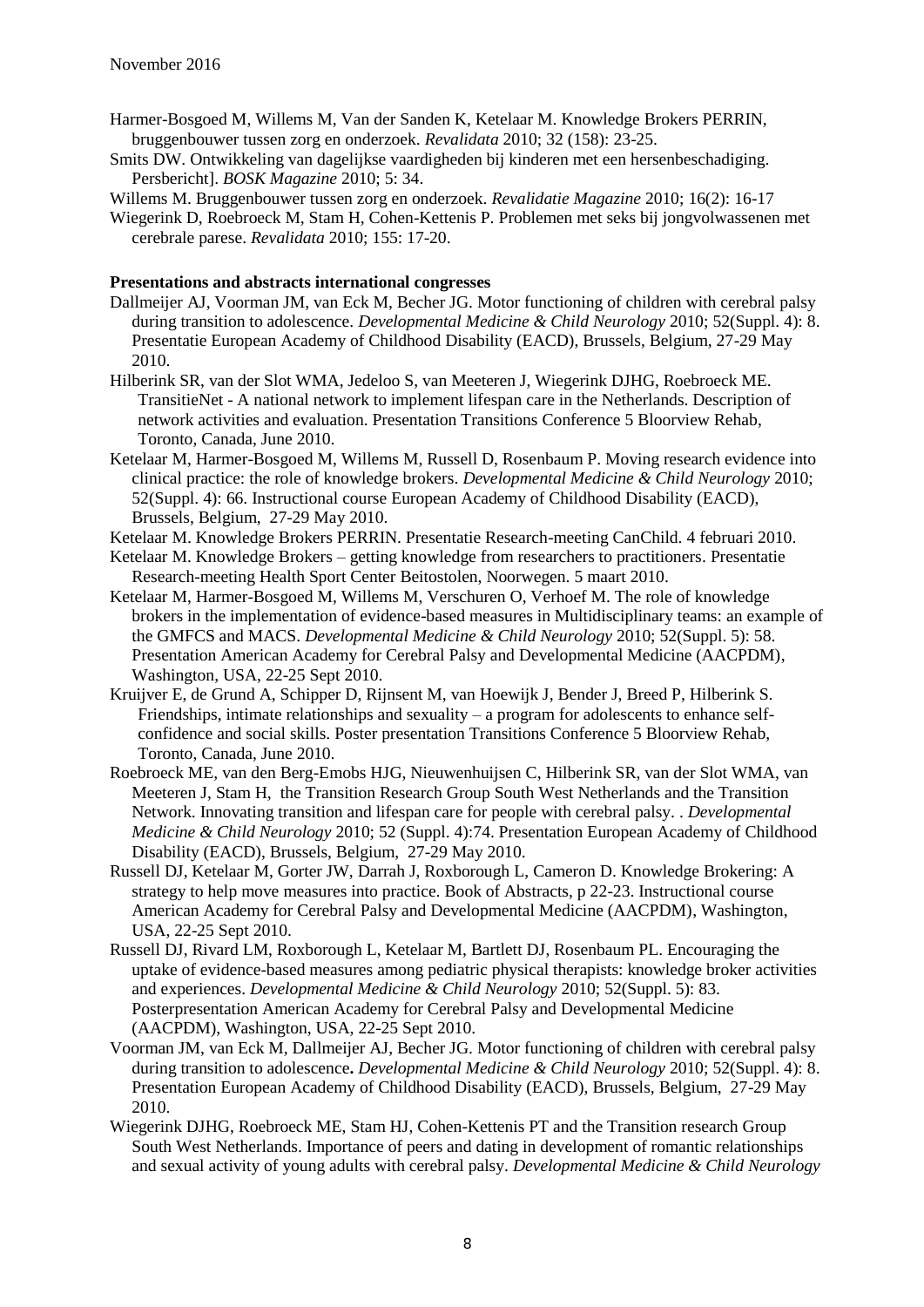2010; 52 (Suppl. 4):56. Presentation European Academy of Childhood Disability (EACD), Brussels, Belgium, 27-29 May 2010.

Wiegerink D, Cohen-Kettenis P, Stam HJ, Roebroeck M. Sexualityof young adults with cerebral palsy:experienced limitations end needs *Developmental Medicine & Child Neurology* 2010; 52(Suppl. 5): 22. Presentation American Academy for Cerebral Palsy and Developmental Medicine (AACPDM), Washington, USA, 22-25 Sept 2010.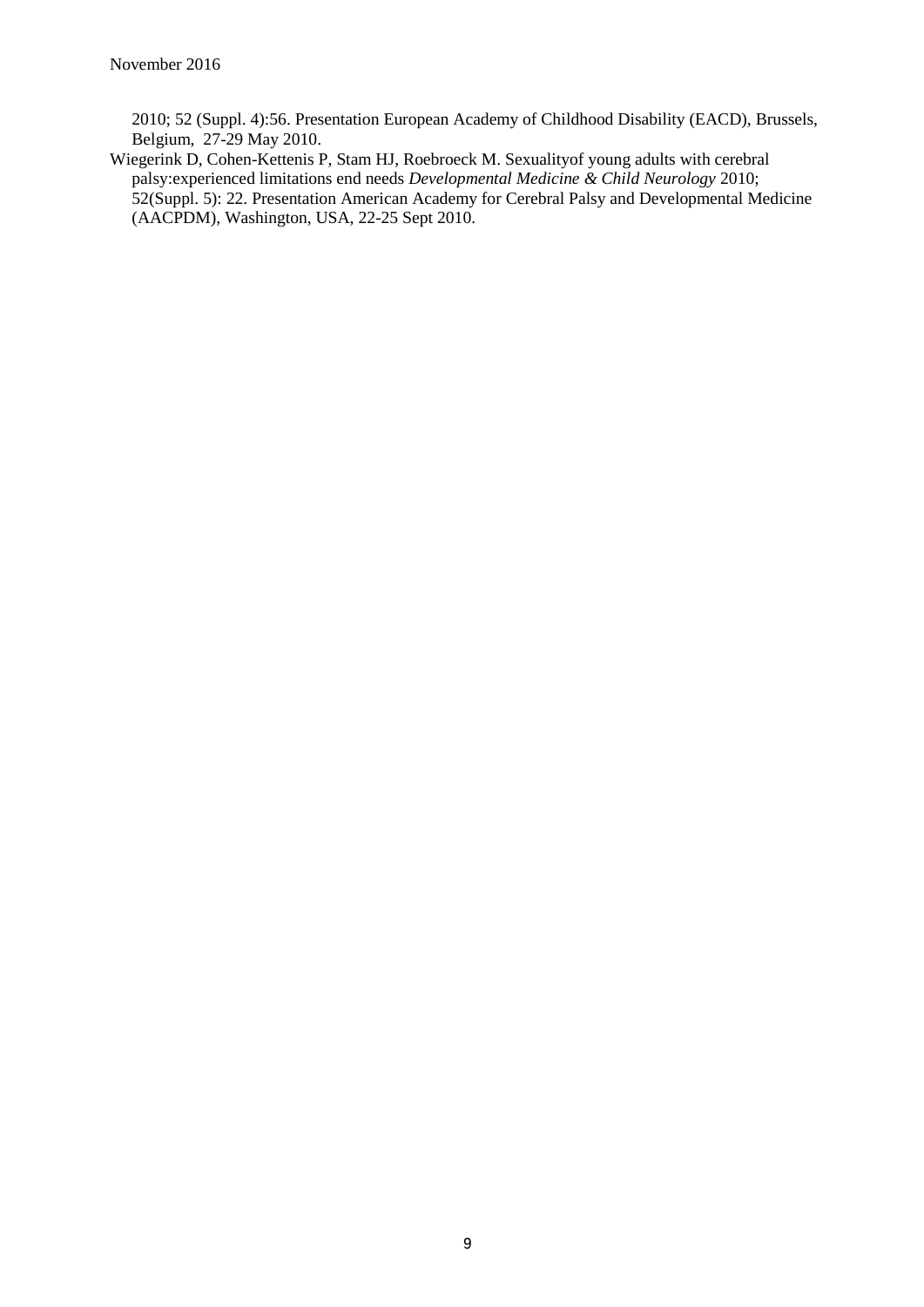#### **Scientific publications**

- Donkervoort M, Wiegerink DJHG, van Meeteren J, Stam HJ, Roebroeck ME. Transition to adulthood: validation of the Rotterdam Transition Profile for young adults with cerebral palsy and normal intelligence. *Developmental Medicine and Child Neurology* 2009; 51: 53-62.
- Eck M van, Dallmeijer AJ, Voorman JM, Becher JG. Longitudinal study of motor perfomance and its relation to motor capacity in children with cerebral palsy. Dev Med Child Neurol. 2009 Apr:51(4):303-10.
- Gorter JW, Ketelaar M, Rosenbaum P, Helders PJ, Palisano R. Use of the GMFCS in infants with CP: the need for reclassification at age 2 years or older. *Developmental Medicine and Child Neurology* 2009; 51: 46-52.
- Gorter JW, Verschuren O, van Riel L, Ketelaar M. The relationship between spasticity in young children (18 months of age) with cerebral palsy and their gross motor function development. *BMC Musculoskeletal Disorders* 2009; 10:108.
- Holsbeeke L, Ketelaar M, Schoemaker M, Gorter JW. Capacity, capability, and performance: Different constructs or three of a kind? *Archives of Physical Medicine and Rehabilitation* 2009; 90: 849-855.
- Meester-Delver A, Beelen A, Ketelaar M, Hadders-Algra M, Nollet F, Gorter JW. Construct validity of the Capacity Profile in preschool children with cerebral palsy. *Developmental Medicine and Child Neurology* 2009; 51: 446-453.
- Nieuwenhuijsen C, Donkervoort M, Nieuwstraten W, Stam HJ, Roebroeck ME, the Transition Research Group South West Netherlands. Experienced problems of young adults with cerebral palsy: Targets for rehabilitation care. *Archives of Physical Medicine and Rehabilitation* 2009; 90: 1891-1897.
- Plasschaert VFP, Ketelaar M, Nijnuis MG, Enkelaar L, Gorter JW. Classification of manual abilities of children with cerebral palsy under 5 years of age: how reliable is the Manual Ability Classification System? *Clinical Rehabilitation* 2009; 23: 164-170.
- Rentinck IC, Ketelaar M, Jongmans MJ, Lindeman E, Gorter JW. Parental reactions following the diagnosis of cerebral palsy in their young child. *Journal of Pediatric Psychology* 2009; 34: 671-676.
- [Rentinck IC,](http://www.ncbi.nlm.nih.gov.proxy.library.uu.nl/sites/entrez?Db=pubmed&Cmd=Search&Term=%22Rentinck%20IC%22%5BAuthor%5D&itool=EntrezSystem2.PEntrez.Pubmed.Pubmed_ResultsPanel.Pubmed_RVAbstract) [Gorter JW,](http://www.ncbi.nlm.nih.gov.proxy.library.uu.nl/sites/entrez?Db=pubmed&Cmd=Search&Term=%22Gorter%20JW%22%5BAuthor%5D&itool=EntrezSystem2.PEntrez.Pubmed.Pubmed_ResultsPanel.Pubmed_RVAbstract) [Ketelaar M,](http://www.ncbi.nlm.nih.gov.proxy.library.uu.nl/sites/entrez?Db=pubmed&Cmd=Search&Term=%22Ketelaar%20M%22%5BAuthor%5D&itool=EntrezSystem2.PEntrez.Pubmed.Pubmed_ResultsPanel.Pubmed_RVAbstract) [Lindeman E,](http://www.ncbi.nlm.nih.gov.proxy.library.uu.nl/sites/entrez?Db=pubmed&Cmd=Search&Term=%22Lindeman%20E%22%5BAuthor%5D&itool=EntrezSystem2.PEntrez.Pubmed.Pubmed_ResultsPanel.Pubmed_RVAbstract) [Jongmans MJ.](http://www.ncbi.nlm.nih.gov.proxy.library.uu.nl/sites/entrez?Db=pubmed&Cmd=Search&Term=%22Jongmans%20MJ%22%5BAuthor%5D&itool=EntrezSystem2.PEntrez.Pubmed.Pubmed_ResultsPanel.Pubmed_RVAbstract) Perceptions of family participation among parents of children with cerebral palsy followed from infancy to toddlerhood. *Disability and Rehabilitation* 2009; 31(22): 1828-1834.
- Roebroeck ME, Jahnsen R, Carona C, Twyford A, Twyford M, Kent RM, Chamberlain MA. Adult outcomes and lifespan issues for persons with childhood-onset disability. *Developmental Medicine and Child Neurology* 2009; 51: 670-678.
- Schuengel C, Rentinck IC, Stolk J, Voorman JM, Loots GM, Ketelaar M, Gorter JW, Becher JG. Parents' reactions to the diagnosis of cerebral palsy: associations between resolution, age and severity of disability. *Child: Care, Health & Development* 2009; 35: 673-680.

### **PhD Theses**

- Rentinck ICM. Parental adaptation in families of young children with cerebral palsy. Dissertation Utrecht University, the Netherlands.
- Voorman JM. Cerebral palsy and the transition to adolescence. Course of functioning, self-perception and quality of life. Dissertation VU University Medical Center Amsterdam, the Netherlands.

### **(Chapters in) Books**

- Bosgoed MW. Meten van dagelijkse activiteiten met de PEDI-NL. In: *Leerboek VRA: Klinimetrie bij kinderen en jongeren met een beperking* 2009*,* p. 89-91. Nijmegen: PAOG/VRA.
- Ketelaar M. Een meetinstrument kiezen: Waar let ik op? In: *Leerboek VRA: Klinimetrie bij kinderen en jongeren met een beperking* 2009*,* p. 10-14. Nijmegen: PAOG/VRA.

### **Professional publications / Vakpublicaties**

Bosgoed MW. Nieuwe functie: Knowledge Broker. *Revalidatie Magazine* 2009; 15(1): 6.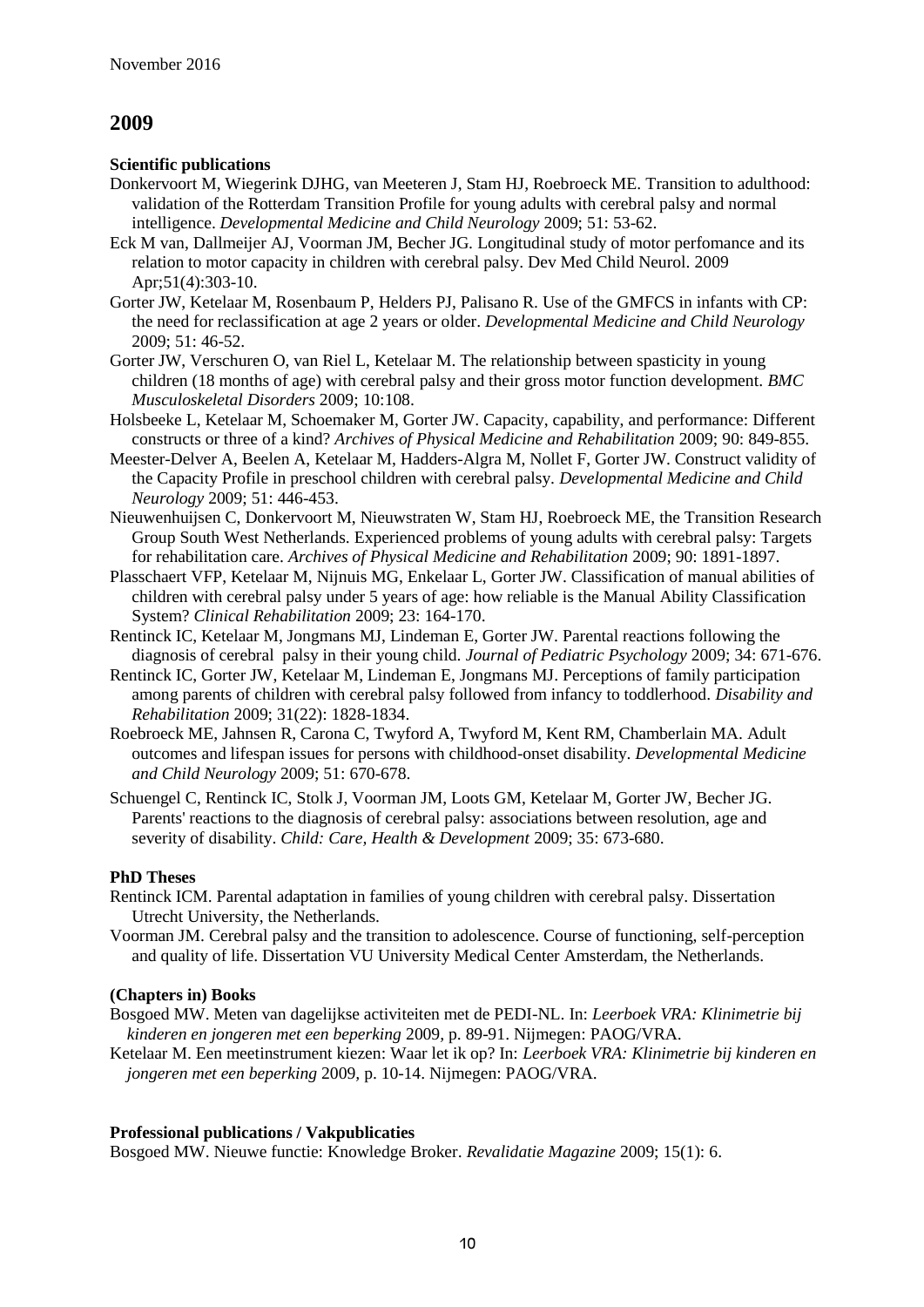Bosgoed MW, Willems M. Knowledge broker brengt wetenschap naar de praktijk. *Op de Hoogte*, juni 2009.

Faber R. Beter begeleiden naar volwassenheid. *Revalidatie Magazine* 2009; 15(1): 16-17.

- Gorter JW, van Tol E, van Schie P, Ketelaar M. De herziene en uitgebreide versie van de Gross Motor Function Classification System (GMFCS-E-R). *Revalidata* 2009; 31(150): 2-5.
- Gorter JW, van Tol E, Schie PEM, Ketelaar M. Acht jaar na de introductie van de Gross Motor Function Classification System (GMFCS) in Nederland: een update. *Nederlands Tijdschrift voor Kinderfysiotherapie 2*009;21(63):32-34.
- Noordstar JJ, Smits DW, Gorter JW. Het zelf-concept bij kinderen met cerebrale parese: een literatuurstudie. *Beweegreden* 2009; 3: 32-35.

### **BOSK Magazine (Tijdschrift Oudervereniging)**

- Gorter JW, Ketelaar M. Revalidatieonderzoek bij jonge kinderen met cerebrale parese. *BOSK Magazine* 2009; nr 4: 32-33.
- Ketelaar M, Harmer-Bosgoed MW. Revalidatieonderzoek bij kinderen, adolescenten en jongvolwassenen met cerebrale parese. *BOSK Magazine* 2009; nr 5: 32-33.
- Roebroeck M, Wiegering D, Donkervort M, van Nieuwenhuijsen C, van Meeteren J. Revalidatieonderzoek bij jongvolwassenen met cerebrale parese; Een knip in de zorg. *BOSK Magazine* 2009, nr 2: 35.
- Smits DW, van Schie PEM. Revalidatieonderzoek bij kinderen met cerebrale parese; PERRIN CP 5-9. *BOSK Magazine 2009*; nr 1: 35.
- Voorman J, van Eck M. PERRIN CP 9-16 jaar: Een onderzoek naar de functionele prognose van kinderen met cerebrale parese in de leeftijd van 9 tot 16 jaar. *BOSK Magazine 2009*; nr 3: 35.

- Eck M van, Voorman J. PERRIN 9-16: Functioning of children with Cerebral Palsy during transition to adolescence. *Abstract book*, p 24. Presentatie International Symposium 'A global status quo on cerebral palsy, with a view to the future.' Utrecht, 5-7 november 2009.
- Gorter JW, Ketelaar M, Verhoef M. Development of gross motor function among young children (age 18-42 months) with cerebral palsy. *Developmental Medicine and Child Neurology* 2009; 51 (Suppl. 2): 11-12. Presentatie Third International Cerebral Palsy Conference, Sydney, Australia, 18-21 February 2009.
- Hilberink SR, Jedeloo S, Floothuis M, van Meeteren J, Verhoef JAC, Roebroeck ME. Lifespan care session (aimed at youth and adults with CP). Workshop International Symposium 'A global status quo on cerebral palsy, with a view to the future.' Utrecht, 5-7 november 2009.
- Hilberink SR, van der Slot WA, Wiegerink DJHG, Roebroeck ME. Lifespan care session (aimed at professionals). Workshop International Symposium 'A global status quo on cerebral palsy, with a view to the future.' Utrecht, 5-7 november 2009.
- Ketelaar M. Knowledge Brokers Getting knowledge from researchers to practitioners. Invited lecture Norwegian Conference for Pediatric Physical Therapy. Oslo, Norway, 9-11 March 2009.
- Ketelaar M, Holsbeeke L, Schoemaker M, Gorter JW. Capacity, capability, and performance: different constructs or three of a kind? *Developmental Medicine and Child Neurology* 2009; 51 (Suppl. 2): 62. Presentatie Third International Cerebral Palsy Conference, Sydney, Australia, 18-21 February 2009.
- Ketelaar M, Becher JG, Roebroeck M, Willems M. PERRIN: Communication between professionals and researchers. A workshop bridging the gap between research and practice. *Revalidata* 2009; 31(nr 151): 11. Workshop Jaarcongres VRA. Ermelo, 30 oktober 2009.
- Ketelaar M, Bosgoed M, Willems M. Knowledge Brokers: What are they and how can they help move research evidence into clinical practice? *Abstract book*, p 36. Workshop International Symposium 'A global status quo on cerebral palsy, with a view to the future.' Utrecht, 5-7 november 2009.
- Meester-Delver A, Beelen A, Ketelaar M, Hadders-Algra M, Nollet F, Gorter JW. Construct validity of the capacity profile in preschool children with cerebral palsy. *Developmental Medicine and Child Neurology* 2009; 51 (suppl. 5): 61. Poster American Academy for Cerebral Palsy and Developmental Medicine (AACPDM), Scottsdale, USA, 23-26 September 2009.
- Rentinck ICM, Ketelaar M, Schuengel C, Lindeman E, Jongmans MJ, Gorter JW. Parental reactions following the diagnosis of cerebral palsy in their young child. *Abstract book*, p 29. Presentatie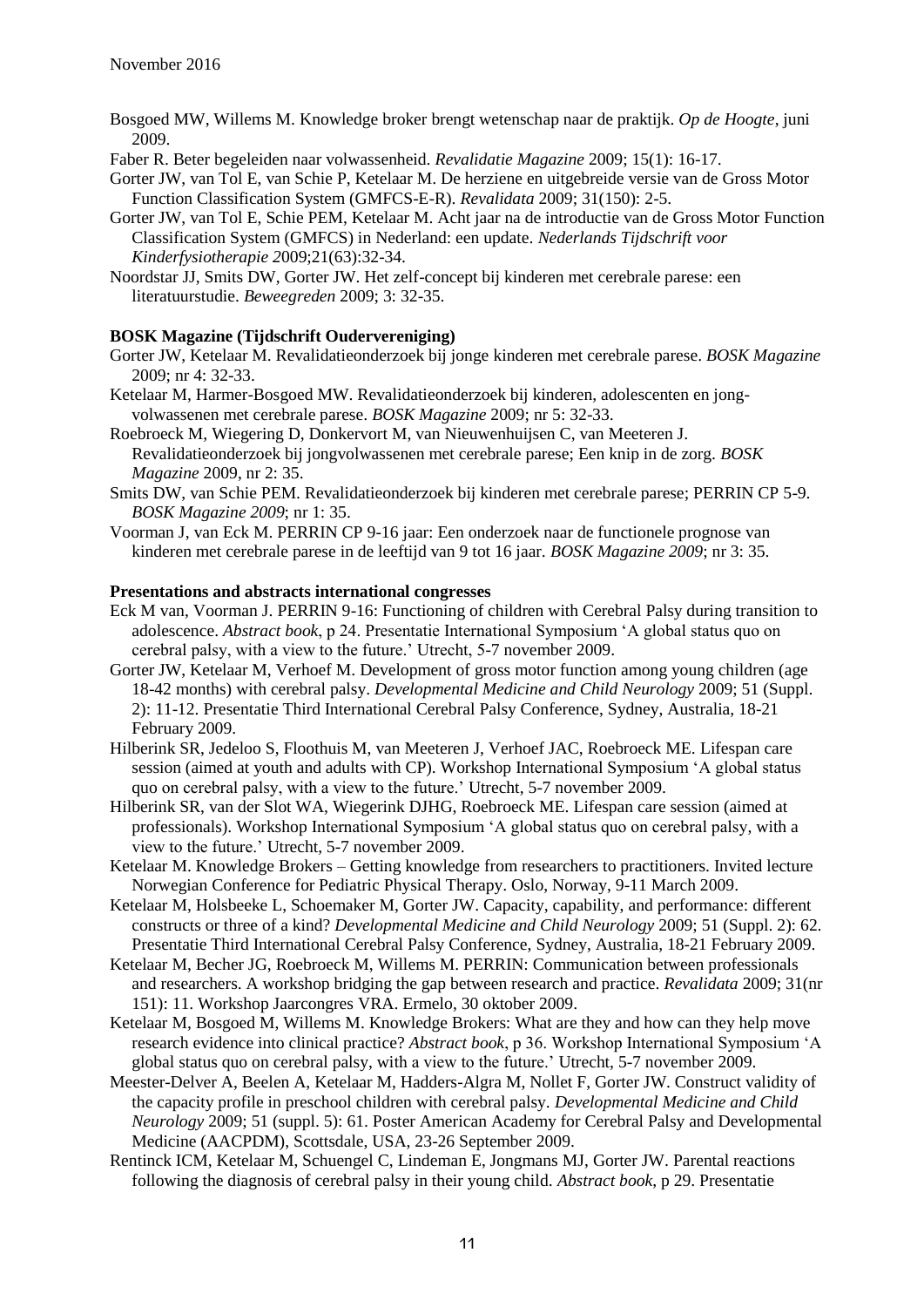International Symposium 'A global status quo on cerebral palsy, with a view to the future.' Utrecht, 5-7 november 2009.

- Roebroeck ME and the Transition and lifespan Research Group. The Rotterdam Transition profile in practice. Young adults with cerebral palsy and normal intelligence. Presentation (via audio link), Young people's health special interest group Conference (Royal College of Paediatrics and Child health): Young people with Chronic Conditions. Birmingham UK, 1-2 october 2009.
- Roebroeck M, Donkervoort M, Wiegerink D, Nieuwenhuijsen C, Stam HJ. Adolescents and young adults with cerebral palsy: Do environmental and personal factors contribute to participation in society? *Abstract book*, p 29-30. Presentation International Symposium 'A global status quo on cerebral palsy, with a view to the future.' Utrecht, 5-7 november 2009.
- Roebroeck M, Transition Research Group South West Netherlands. Transition into adulthood and lifespan care for (young) adults with cerebral palsy. *Abstract book*, p 19. Presentation International Symposium 'A global status quo on cerebral palsy, with a view to the future.' Utrecht, 5-7 november 2009.
- Russell D, Ketelaar M, Cameron D, Darrah J, Gorter JW, Rosenbaum P, Roxborough L. Knowledge Brokers: What are they and How can they help move cerebral palsy research into clinical practice. *Conference Proceedings,* p. 103. Presentatie Third International Cerebral Palsy Conference, Sydney, Australia, 18-21 February 2009.
- Schie PEM van, Zwier N, Becher J, Smits DW, Gorter JW, Dallmeijer A. Physical activities in 5 and 7 years old children with cerebral palsy. *Conference Proceedings,* p. 118. Presentatie Third International Cerebral Palsy Conference, Sydney, Australia, 18-21 February 2009.
- Schuengel, C. Parents' resolution of diagnosis. Paper presented at the International Symposium on "A global status quo on cerebral palsy, with a view to the future", Utrecht, 5-7 november 2009.
- Schuengel, C. Veerkracht en kwetsbaarheid bij ouders van kinderen met aandoeningen en beperkingen. Plenaire lezing op het eerste symposium Pediatrische Psychologie, Amsterdam. 4 juni 2009.
- Smits DW, Gorter JW, Ketelaar M, van Schie PEM, Dallmeijer A, Lindeman E, Jongmans M. The relationship between gross motor capacity and performance of daily life mobility in children with cerebral palsy at primary school age. *Conference Proceedings,* p. 74. Presentatie Third International Cerebral Palsy Conference, Sydney, Australia, 18-21 February 2009.
- Smits DW, Gorter JW, Ketelaar M, van Schie PEM, Dallmeijer AJ, Lindeman E, Jongmans MJ. Relationship between gross motor capacity and daily-life mobility in children with cerebral palsy. *Abstract book*, p 33-34. Presentatie International Symposium 'A global status quo on cerebral palsy, with a view to the future.' Utrecht, 5-7 november 2009.
- Sobus K, Maxwell J, Healy H, Ruck-Gibis J, Roebroeck M, Wiegerink D, Linroth R. Comparing and contrasting transition service models from the United States, Canada and the Netherlands. Breakfast session American Academy for Cerebral Palsy and Developmental Medicine (AACPDM), Scottsdale, USA, 23-26 September 2009.
- Verhoef M, Ketelaar M, Siebes R, Rentinck I, Gorter JW. A longitudinal study of parents' perceptions of family-centeredness of services for their Young child with cerebral palsy. *Developmental Medicine and Child Neurology* 2009; 51 (suppl. 5): 60. Poster American Academy for Cerebral Palsy and Developmental Medicine (AACPDM), Scottsdale, USA, 23-26 September 2009.
- Weerd GH van de, Smits DW, Gorter JW, Ketelaar M. Cognitive capacity in 6- and 7-year-old children with cerebral palsy. *Abstract book*, p 47. Poster International Symposium 'A global status quo on cerebral palsy, with a view to the future.' Utrecht, 5-7 november 2009.
- Wiegerink D, Roebroeck M, Stam H, Cohen-Kettenis P. Importance of peers and dating in development of romantic relationships among Young adults with cerebral palsy. *Developmental Medicine and Child Neurology* 2009; 51 (suppl. 5): 11. Presentation American Academy for Cerebral Palsy and Developmental Medicine (AACPDM), Scottsdale, USA, 23-26 September 2009.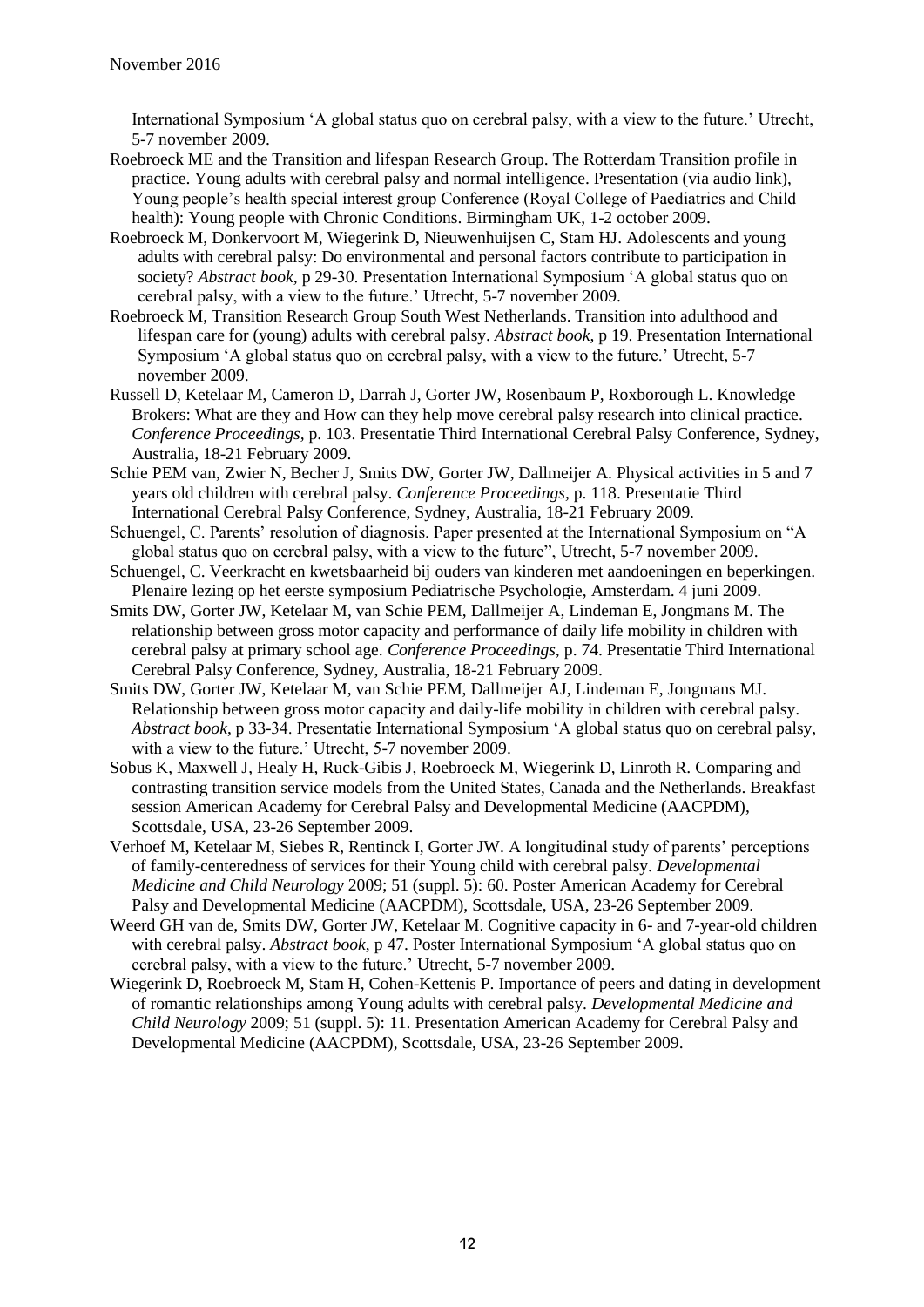#### **Scientific publications**

- Eck M van, Dallmeijer AJ, Voorman JM, Becher JG. Skeletal maturation in children with cerebral palsy and its relationship with motor functioning. *Dev Med Child Neurol*. 2008 Jul; 50(7): 515-9
- Eck M van, Dallmeijer AJ, Beckerman H, van den Hoven PA, Voorman JM, Becher JG. Physical activity level and related factors in adolescents with cerebral palsy. *Pediatr Exerc Sci*. 2008 Feb ;  $20(1) : 95-106.$
- Enkelaar L, Ketelaar M, Gorter JW. Association between motor and mental functioning in toddlers with cerebral palsy. *Dev Neurorehabil* 2008; 11: 276-282.
- Ketelaar M, Russell DJ, Gorter JW. The challenge of moving evidence-based measures into clinical practice: Lessons in knowledge translation. *PhysOcc Ther in Ped* 2008; 8:191-206.
- Meeteren J van , Roebroeck, ME, Celen E, Donkervoort M, Stam HJ, Transition Research Group South West Netherlands. Functional activities of the upper extremity of young adults with cerebral palsy: a limiting factor for participation? *Disabil Rehabil* 2008:30(5): 387-95.
- Nieuwenhuijsen C, Y van de Laar, M Donkervoort, W Nieuwstraten, ME Roebroeck, HJ Stam. Unmet needs and health care utilization in young adults with cerebral palsy. *Disabil Rehabil* 2008; 30(17): 1254-1262.
- Nijhuis BJG; Reinders-Messelink HA; Blécourt ACE de; Calame EHM; Boonstra AM; Groothoff JW; Nakken H; Postema K. Goal setting in Dutch paediatric rehabilitation. Are the needs and principal problems of children with cerebral palsy integrated into their rehabilitation goals. *Clin Rehabil* 2008; 22: 348-363.
- Nijhuis BJG; Reinders-Messelink HA; Blécourt ACE de; Ties JG; Boonstra AM; Groothoff JW; Nakken H; Postema K. Needs, problems and rehabilitation goals of young children with cerebral palsy as formulated in the Rehabilitation Activities Profile for Children. *J Rehabil Medicine* 2008; 40: 347-354.
- Siebes RC, Nijhuis BJ, Boonstra AM, Ketelaar M, Wijnroks L, Reinders-Messelink HA, Postema K, Vermeer A. A family-specific use of the Measure of Processes of Care for Service Providers (MPOC-SP). *Clinical Rehabilitation* 2008;22:242-251.
- Wiegerink DJHG, Roebroeck ME, Donkervoort M, Cohen-Kettenis PT, Stam HJ. Social, intimate and sexual relationships of adolescents and young adults with cerebral palsy compared with healthy age mates. *J Rehabil Med* 2008: 40: 112-118.

### **(Chapters in) Books**

Wiegerink DJHG, Gorter JW. Cerebrale Parese. In: WL Gianotten, MJ Meihuizen-de Regt, N van Son-Schoones (Red), Seksualiteit bij ziekte en lichamelijke beperking. Assen, Van Gorcum; 2008. p. 211-220.

### **Professional publications / Vakpublicaties**

- Gorter JW, Nijhuis B. Interview. Noodzaak voor een gemeenschappelijke taal. In: M.Evenblij. Voorspellen van herstellen. Uitkomsten van revalidatieonderzoek. Den Haag, ZonMw Stiumlerinsgprogramma Revalidatieonderzoek, 2008; p.135-136.
- Ketelaar M, Lindeman E. Interview. Revalidatie van kinderen. In: M.Evenblij. Voorspellen van herstellen. Uitkomsten van revalidatieonderzoek. Den Haag, ZonMw Stiumlerinsgprogramma Revalidatieonderzoek, 2008; p.129-130.
- Ketelaar M, Lindeman E. Interview. Revalidatietherapeut als coach. In: M.Evenblij. Voorspellen van herstellen. Uitkomsten van revalidatieonderzoek. Den Haag, ZonMw Stiumlerinsgprogramma Revalidatieonderzoek, 2008; p.131-135.

Nijhuis BJG, ICF-CY één taal voor de kinderrevalidatie. *Revalidatie Magazine* 14(3), September 2008.

- Nijhuis BJG, Samenwerken in de Kinderrevalidatie; gezinsgericht en doelgericht. *Revalidata* 30 (145), oktober 2008.
- Roebroeck ME. Interview. Adolescenten in transitie. Gevaar van discontinuïteit van zorg. In: M.Evenblij. Voorspellen van herstellen. Uitkomsten van revalidatieonderzoek. Den Haag, ZonMw Stiumlerinsgprogramma Revalidatieonderzoek, 2008; p.137-139.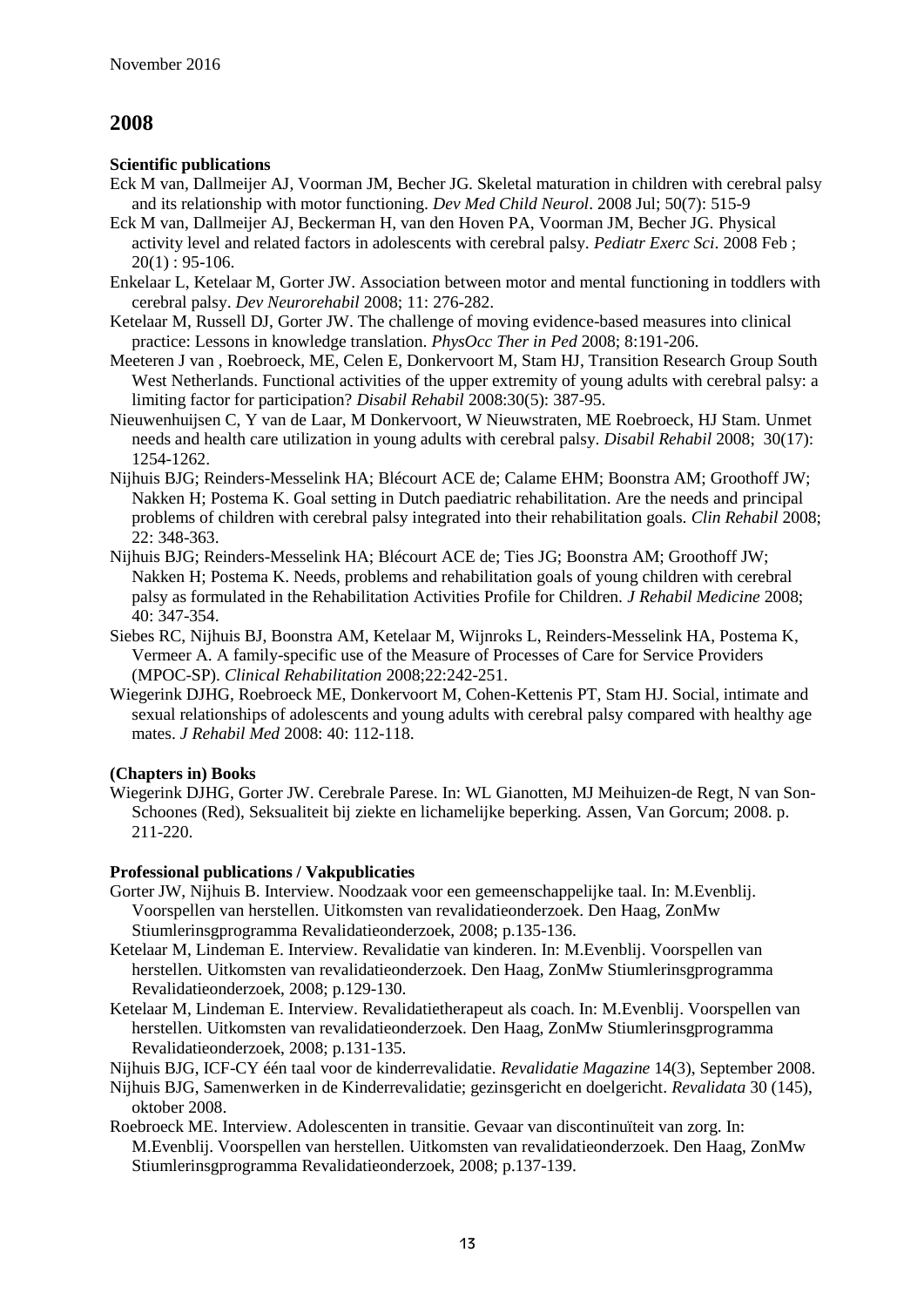#### **BOSK Magazine (Tijdschrift Oudervereniging)**

- Gorter JW, Ketelaar M. Revalidatieonderzoek bij jonge kinderen met cerebrale parese. *BOSK Magazine* 2008(4): 29-31.
- Nijhuis B. Revalidatieonderzoek bij kinderen met cerebrale parese: ProCP. *BOSK Magazine* 2008(1).
- Roebroeck ME. Revalidatieonderzoek bij jongvolwassenen met cerebrale parese. Het CP Transitieonderzoek Zuid-West Nederland (PERRIN CP16-24) aan het woord. *BOSK Magazine* 2008(2): 23.
- Voorman J, van Eck M. Revalidatieonderzoek bij kinderen met cerebrale parese: CP 9-16. *BOSK Magazine* 2008(3): 32.

- Gorter JW, Verschuren O, van Riel L, Ketelaar M. The influence of spasticity on the development of gross motor function in young children with cerebral palsy. Developmental Medicine and Child Neurology 2008; 50 (Suppl. 4): 9-10. Presentatie AACPDM, 17-20 september 2008.
- Hilberink SR, van der Slot W, van Meeteren J, Roebroeck ME. Specialised rehabilitation care for young adults with a disability. Presentation. Transitions Conference 4: Participation, Toronto, May 2008.
- Hilberink SR, Roebroeck ME, Verheijden JMA, Jalink L, Nieuwstraten W, Stam HJ. Health issues in adults with cerebral palsy: Towards a lifespan perspective. Poster. Transitions Conference 4: Participation, Toronto, 2008.
- Meeteren J van, Selles RW, van Rijn R, Celen E, Donkervoort M, Stam HJ, Roebroeck ME. Function of the upper extremity in young adults with cerebral palsy: Interrelationships and importance for participation. Presentation European Congress of Physical and Rehabilitation Medicine, Brugge. *J Rehabil Med* 2008; 47:89-90.
- Nieuwenhuijsen C, Donkervoort M, Stam HJ, Roebroeck M. Experienced problems of young adults with cerebral palsy: targets for rehabilitation care? *Dev Med Child Neurol* 2008; 50 (Suppl. 4): 58. Scientific Poster AACPDM, 17-20 september 2008.
- Rentinck ICM, Ketelaar M, Jongmans MJ, Lindeman E, Gorter JW. Parental reactions following the diagnosis of cerebral palsy in their young child. *Clinical Rehabilitation* 2008;22:1134-11355. Presentatie VRA-Colloquium. Utrecht, 11 april 2008.
- Roebroeck ME, van den Berg-Emons HJG, Stam HJ, Transition Research Group. A lifespan perspective on functioning and health of adults with childhood onset disability. Presentation European Congress of Physical and Rehabilitation Medicine, Brugge. *J Rehabil Med,* 2008; 47: 137.
- Roebroeck ME, Donkervoort M, Wiegerink DJHG, Meeteren J van, Stam HJ and the Transition Research Group South West Netherlands.The Rotterdam Transition profile; A tool to summarize the transition process. Presentation. Transitions Pre-Conference Bloorview Kids Rehab, Toronto, May 2008.
- Roebroeck ME, on behalf of the Transition Research Group. Participation and health issues of young adults with a childhood onset disabling condition. Presentation. Transitions Conference 4: Participation, Toronto, May 2008.
- Roebroeck ME, van der Slot W, van Meeteren J, Kent RM, Frank AO, van Mechelen MC, Miedema HS, Hilberink SR, Stam HJ, Transition Research Group Suoth-West Netherlands. Transition from childhood to adulthodd: who cares? Workshop. 3<sup>rd</sup> Dutch-UK Rehabilitation meeting: Ageing. Ermelo, 30-31 october 2008.
- Voorman J, Dallmeijer A, Eck M, Becher J. Prospective longitudinal study of social function and communication in children with cerebral palsy aged 9 to 16 years. Presentatie European Academy of Childhood Disability (EACD). Zagreb: 4-7 Juni 2008. *Dev Med Child Neurol* 2008; 50 (Suppl.114):28.
- Wiegerink DW, Roebroeck ME, Donkervoort M, Cohen-Kettenis P, Stam HJ. Social and sexual relationships of adolescents and young adults with cerebral palsy in The Netherlands. *Dev Med Child Neurol* 2008; 50 (Suppl. 4): 39. Presentatie AACPDM, 17-20 september 2008.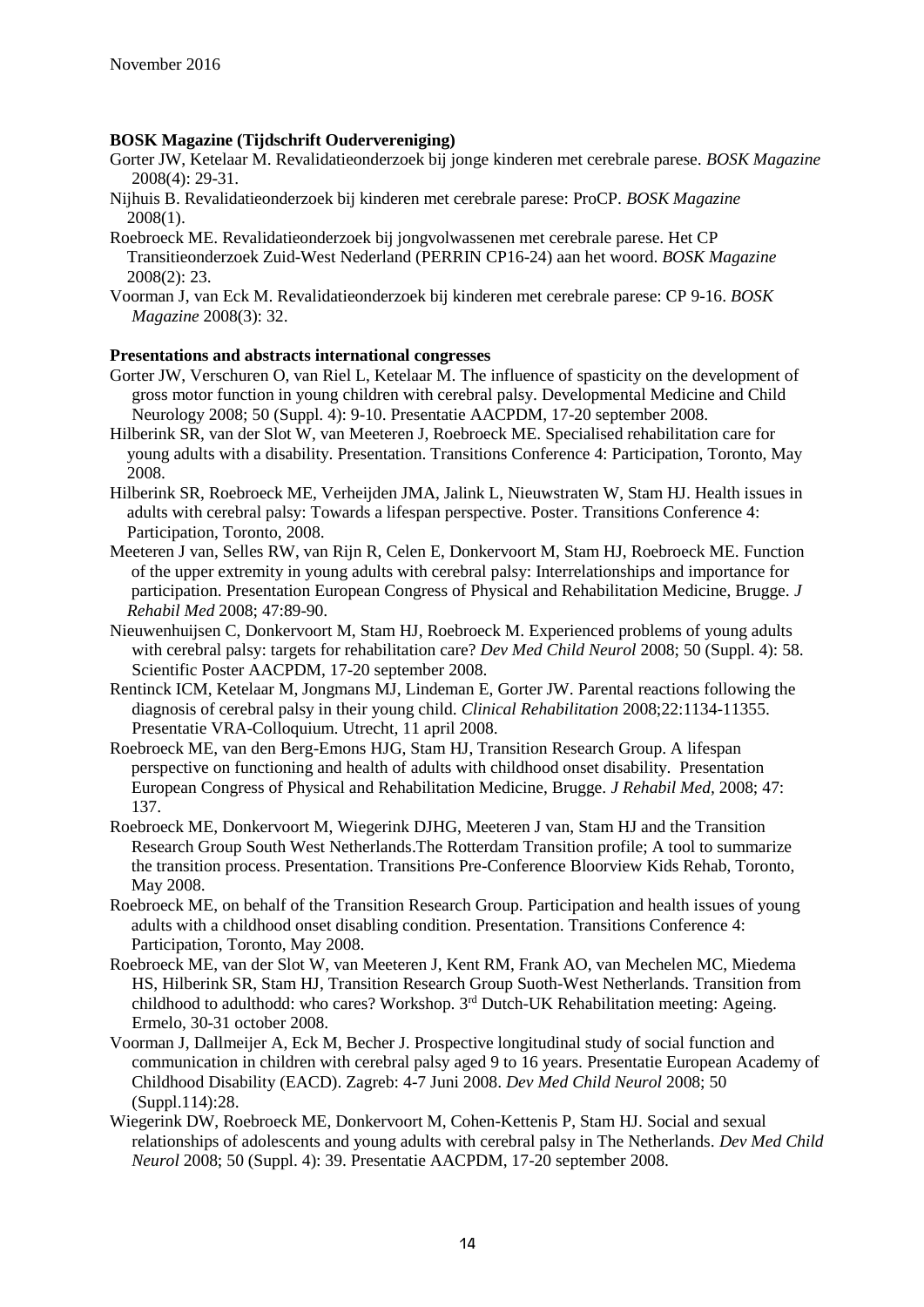#### **Scientific publications**

- Donkervoort M, Roebroeck ME, Wiegerink DJHG, Heijden-Maessen H van der, Stam HJ, & the Transition research group south west netherlands. Determinants of functioning of adolescents and young adults with cerebral palsy. *Disabil Rehabil* 2007; 29: 453-463.
- Engelen V, Ketelaar M, Gorter JW. Selecting the appropriate outcome in pediatric physical therapy; how individual treatment goals of children with cerebral palsy are reflected in GMFM-88 and PEDI. *Journal of Rehabilitation Medicine* 2007; 39: 225-231.
- Gorter JW, Becher J, Oosterom I. To stretch or not to stretch in children with cerebral palsy. *Dev Med Child Neurol*. 2007; 49(10):797-800. (letter to the editor)
- Hilberink SR, Roebroeck ME, Nieuwstraten W, Jalink L, Verheijden JMA, Stam HJ.Health issues in young adults with cerebral palsy: Towards a life span perspective. *J Rehabil Med* 2007; 39: 605-611.
- Meeteren J van, R van Rijn, RW Selles, ME Roebroeck, HJ Stam. Grip strength parameters and functional activities in young adults with hemiplegic cerebral palsy. *J Rehabil Med* 2007; 39: 598- 604.
- Nijhuis BJG, Reinders-Messelink HA, Blécourt ACE de, Olijve WG, Groothoff JW, Nakken H, Postema K. A review of salient elements defining team collaboration in paediatric rehabilitation. *Clin Rehabil* 2007; 21:195-211
- Nijhuis BJG, Reinders-Messelink HA, Blécourt ACE de, Hitters WMGC, Groothoff JW, Nakken H, Postema K. Family-centered care in family-specific teams. *Clinical Rehabilitation* 2007;21(7):660- 671.
- Nijhuis BJG, Reinders-Messelink HA, Blécourt ACE de, Olijve WG, Haga N, Groothoff JW, Nakken H, Postema K.Towards integrated paediatric services in the Netherlands: a survey of views and policies on collaboration in the care for children with cerebral palsy. *Child: Care Health & Development* 2007;33(5):593-603.
- Nijhuis BJG. Early use of ICF-CY in: Team Collaboration in Dutch Paediatric Rehabilitation (the PROCP study). *Newsletter on the WHOFIC* 2007; 5(1): 5-6.
- Rentinck ICM, Ketelaar M, Jongmans MJ, Gorter JW. Parents of children with cerebral palsy: a review of factors related to the process of adaptation. *Child, Care, Health and Development* 2007; 33: 161- 169.
- Siebes RC, Wijnroks L, Ketelaar M, van Schie PEM, Gorter JW, Vermeer A. Parent participation in paediatric rehabilitation treatment centres in the Netherlands: a parents' viewpoint. *Child, Care, Health and Development* 2007; 33: 196-205.
- Siebes RC, Maassen GH, Wijnroks L, Ketelaar M, van Schie PEM, Gorter JW, Vermeer A. Quality of paediatric rehabilitation from the parent perspective: validation of the short Measure of Processes of Care (MPOC-20) in the Netherlands. *Clin Rehabil* 2007; 21: 62-72.
- Siebes RC, Ketelaar M, Gorter JW, Wijnroks L, de Blécourt ACE, Reinders-Messelink HA, van Schie PEM, Vermeer A. Transparency and tuning of rehabilitation care for children with cerebral palsy: A multiple case study in five children with complex needs. *Developmental Neurorehabilitation*  2007,10: 193-204.
- Siebes RC, Wijnroks L, Ketelaar M, van Schie PEM, Vermeer A, Gorter JW. One-year stability of the Measure of Processes of Care. *Child: Care, Health & Development* 2007; 33: 604-610.
- Siebes RC, Wijnroks L, Ketelaar M, van Schie PEM, Vermeer A, Gorter JW. Validation of the Dutch Giving Youth a Voice Questionnaire (GYV-20): A Measure of the client-centredness of rehabilitation services from an adolescent perspective. *Disability and Rehabilitation* 2007; 29; 373- 380.
- Slot W van der, Roebroeck ME, Landkroon AP, Terburg M, Berg-Emons HJG, Stam HJ. Everyday physical activity in adults with cerebral palsy. *Disabil Rehabil*, 2007; 29: 179-189.
- Steenbeek D, Ketelaar M, Galama K, Gorter JW. Goal Attainment Scaling in pediatric rehabilitation: A critical; review of the literature. *Developmental Medicine and Child Neurology* 2007; 49: 550-556.
- Voorman JM, Dallmeijer AJ, Knol DL, Lankhorst GJ, Becher JG. Prospective longitudinal study of gross motor function in children with cerebral palsy. *Archives of Physical Medicine and Rehabilitation* 2007; 88: 871-876.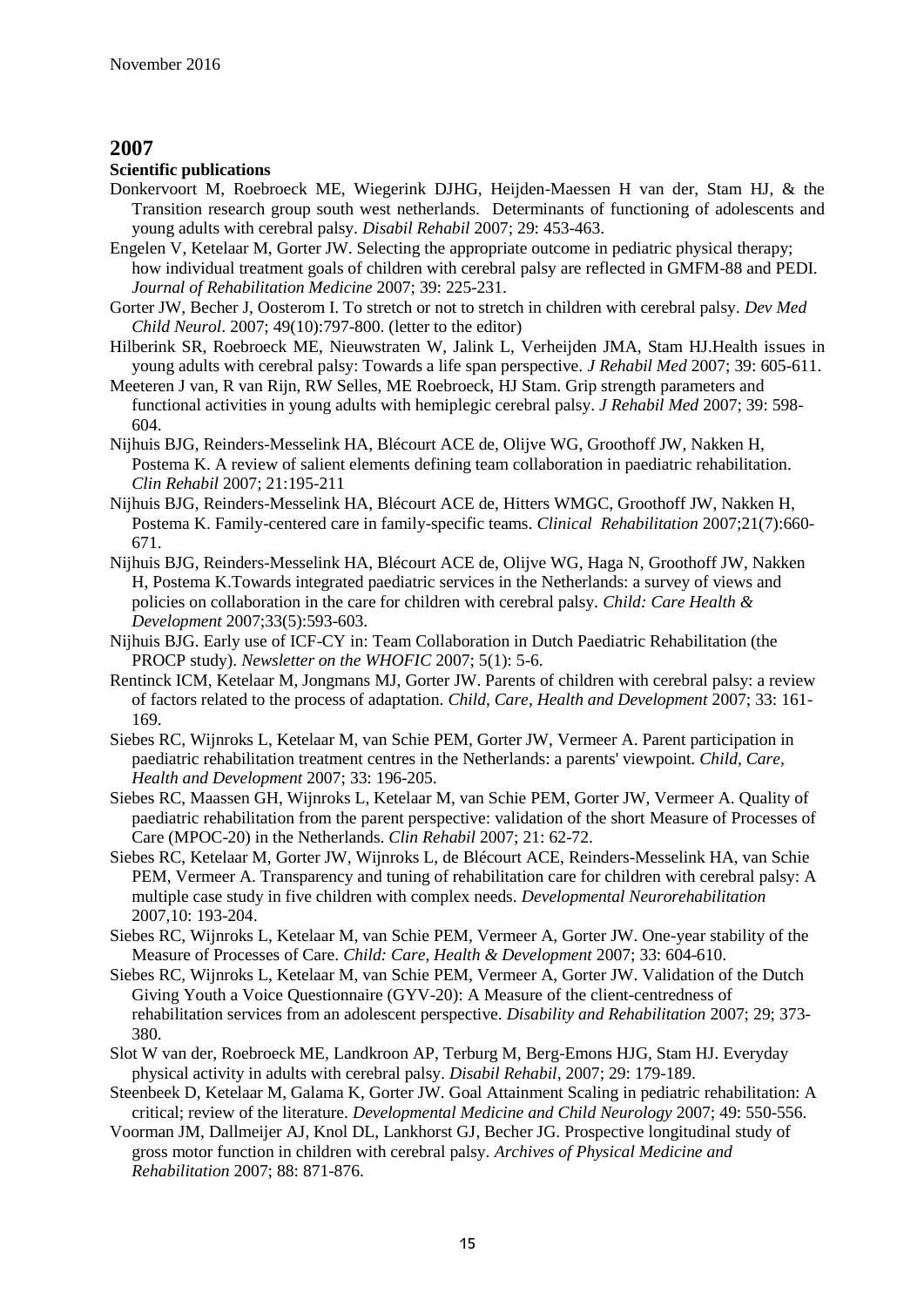#### **PhD thesis**

Nijhuis BJG. Team Collaboration in Dutch Paediatric Rehabilitation. Dissertation University of Groningen, the Netherlands.

#### **Professional publications / Vakpublicaties**

- Gorter JW. Het verschil tussen Cerebrale Parese (CP) en Infantiele Encephalopathie (IE). Wetenschapsloket. *Nederlands Tijdschrift voor Kinderfysiotherapie* 2007; 19 (54): 20-21.
- Nieuwenhuijsen C, Donkervoort M, Roebroeck ME, Wiegerink DJHG, Stam HJ. Ervaren problemen en zorggebruik van jongvolwassenen met cerebrale parese. *Tijdschrift voor Neuropsychiatrie en Gedragsneurologie* 2007, juni, 89-92.
- Nijhuis, B. Kinderen met cerebrale parese. Samenwerken in een team van ouders, revalidatiecentrum en school. *Revisie* 2007, maart, 18.
- Nijnuis MG, Verhage CH, Nijsse B, Ketelaar M, Gorter JW. De PEDI in het Nederlands. Achtergrondinformatie, relatie met normscores versus de ernst van cerebrale parese en het gebruik van de aanpassingenschaal. *Nederlands Tijdschrift voor Ergotherapie* 2007; 35(1): 22-27.
- Pelgröm I. Het kind beter in beeld. Stand van zaken PERRIN. *Revalidatie Magazine* 2007; nr 1: 16-17.
- Siebes RC, Ketelaar M, Gorter JW, Wijnroks L, de Blécourt ACE, Reinders-Messelink HA, van Schie PEM, Vermeer A. Afstemming van hulpvraag, behandeldoelen en behandeling in de revalidatiezorg voor kinderen met CP. *Revalidata* 2007; 29(136): 12-15.

#### **BOSK Magazine (Tijdschrift Oudervereniging)**

- Donkervoort M, Revalidatieonderzoek bij kinderen met cerebrale parese. Informatie over het CP Transitieonderzoek Zuid-West Nederland (PERRIN CP16-24). *BOSK Magazine* 2007; nr.5: 40.
- Gorter JW, Smits DW, van Schie PEM. PERRIN 5-9: Onderzoek bij schoolgaande kinderen met cerebrale parese. *BOSK Magazine* 2007; nr 1: 17.
- Nijhuis BJG. Revalidatieonderzoek bij kinderen met cerebrale parese : ProCP. *BOSK Magazine* 2007; nr 2: 23.
- Rentinck ICM, Gorter JW, Ketelaar M. Onderzoek bij jonge kinderen met cerebrale parese: Wat gebeurt er met de ouders? *BOSK Magazine* 2007; nr 3:23.
- Voorman J, van Eck M. Revalidatieonderzoek bij kinderen met cerebrale parese: CP 9-16. *BOSK Magazine* 2007; nr 4: 23.

- Dallmeijer AJ, Voorman JM, Becher JG. Rasch analysis of the Vineland Adaptive Behavior Scales in children with cerebral palsy. Presented at the American Academy of Cerebral Palsy and Developmental Medicine (AACPDM). Vancouver, Canada: okt 2007. *Dev Med Child Neurol* 2007; 49 (S111): 80.
- Dallmeijer AJ, van Eck M, Roebroeck M, Becher JG. Validity of the Dutch ABILHAND-Kids in adolescents with cerebral palsy. Presented at European Academy of Childhood Disability (EACD). Groningen: 14-16 Juni 2007. *Dev Med Child Neurol* 2007; 49 (S110): 20.
- Donkervoort M, Roebroeck ME, Wiegerink DJHG, Stam HJ, Transition Research Group. Youth with cerebral palsy: do environmental and personal factors contribute to restrictions in activities and participation? Presentatie European Academy of Childhood Disability (EACD). Groningen: 14-16 Juni 2007. *Dev Med Child Neurol* 2007; 49 (Suppl 110):10.
- Eck M van, AJ Dallmeijer, JM Voorman, JG Becher. Development of skeletal age in children with cerebral palsy. Posterpresentatie European Academy of Childhood Disability (EACD). Groningen: 14-16 Juni 2007. *Congresboek* 2007: 41.
- Enkelaar L, Ketelaar M, Gorter JW. Association between motor and mental functioning in toddlers with cerebral palsy. Posterpresentatie European Academy of Childhood Disability (EACD). Groningen: 14-16 Juni 2007. *Congresboek* 2007: 41.
- Gorter JW. The place and purpose of different therapies in children with CP is uncertain and controversial: is it clearer for adults? Novartis Invitational Conference. London (UK), 10 mei 2007.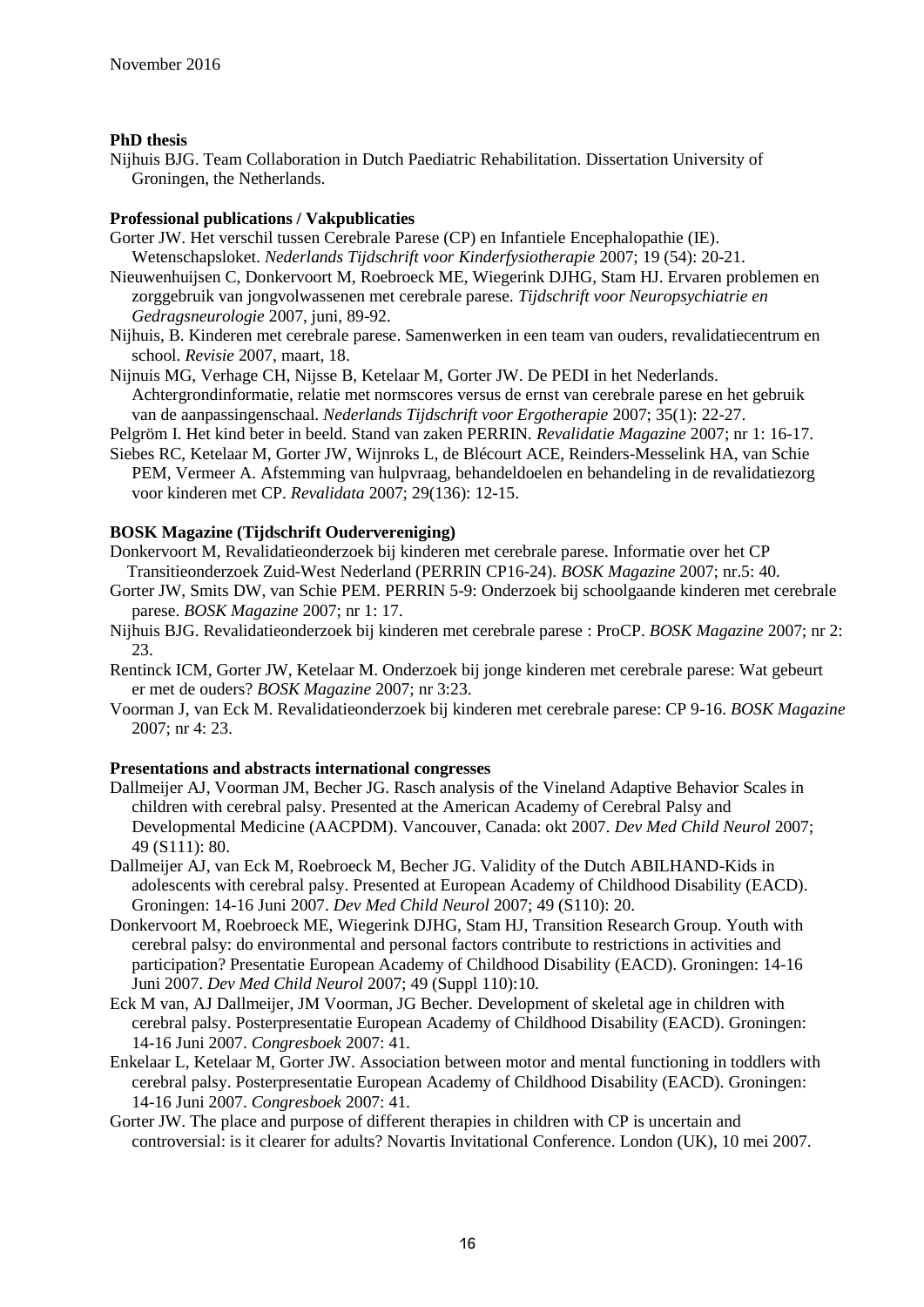- Hilberink SR, Roebroeck ME, Verheijden JMA, Jalink L, Nieuwstraten W, Stam HJ. Health Issues in Adults with Cerebral Palsy: Towards a life-span perspective. Posterpresentatie European Academy of Childhood Disability (EACD). Groningen: 14-16 Juni 2007. *Congresboek* 2007: 42.
- Ketelaar M, Becher JG, Bosgoed MW, Gorter JW, Jongmans M, Reinders-Messelink HA, Roebroeck M, Lindeman E. Paediatric Rehabilitation Research in the Netherlands (PERRIN): from questions in clinical practice to a national multi-disciplinary research programme, and back to clinical practice. Posterpresentatie European Academy of Childhood Disability (EACD). Groningen: 14-16 Juni 2007. *Dev Med Child Neurol* 2007; 49 (Suppl.110):21.
- Ketelaar M, Rameckers E, van Essen P, Visser J, Verschuren O. Functional physical therapy. Instructional Course European Academy of Childhood Disability (EACD). Groningen: 14-16 Juni 2007.
- Meeteren J van, Roebroeck ME, Celen E, Donkervoort M, Stam HJ, Transition Research Group South West Netherlands. Functional activities of the upper extremity of young adults with cerebral palsy: a limiting factor for participation? Posterpresentatie European Academy of Childhood Disability (EACD). Groningen: 14-16 Juni 2007. *Congresboek* 2007: 60.
- Meeteren J van, van Rijn RM, Selles RW, Roebroeck ME, Stam HJ. Grip strength parameters and functional activities in young adults with unilateral cerebral palsy compared with healthy subjects. Posterpresentatie European Academy of Childhood Disability (EACD). Groningen: 14-16 Juni 2007. *Congresboek* 2007: 60.
- Nijhuis BJG, Reinders-Messelink HA, Blécourt ACE de, Hitters WMGC, Groothoff JW, Nakken H, Postema K. Family-centered care in family-specific teams. Presentatie European Academy of Childhood Disability (EACD). Groningen: 14-16 Juni 2007. *Dev Med Child Neurol* 2007; 49 (Suppl.110):14.
- Nijhuis BJG, Reinders-Messelink HA, Blécourt ACE de, Boonstra AM, Ties J, Groothoff JW, Nakken H, Postema K. Goal setting in Dutch pediatric rehabilitation. Posterpresentatie European Academy of Childhood Disability (EACD). Groningen: 14-16 Juni 2007. *Congresboek* 2007: 50.
- Nieuwenhuijsen C, van der Slot WMA, Roebroeck ME, Bergen MP, van den Berg-Emons HJG, Stam HJ & The Transition Research Group. Everyday physical activity in adults with bilateral spastic cerebral palsy: preliminary results. Posterpresentatie European Academy of Childhood Disability (EACD). Groningen: 14-16 Juni 2007. *Congresboek* 2007: 39.
- Rentinck ICM, Ketelaar M, Jongmans MJ, Gorter JW. The status of resolution of mothers of infants with cerebral palsy. Posterpresentatie European Academy of Childhood Disability (EACD). Groningen: 14-16 Juni 2007. *Congresboek* 2007: 46.
- Roebroeck ME. Participation and health care issues of young adults with a disabling condition since childhood. Presentation. International Workshop on Quality of Life for the young adult with neurodisability. London, May 2007.
- Roebroeck ME, Donkervoort M, Wiegerink DJHG, van Meeteren J, Stam HJ, on behalf of the Transition Research Group South West Netherlands. Transition into adulthood of young adults with cerebral palsy: Limitations in achieving independent life. Presentatie American Academy of Cerebral Palsy and Developmental Medicine (AACPDM). Vancouver, Canada: October 2007. *Dev Med Child Neurol* 2007; 49 (supplement 111):22.
- Roebroeck ME, Stam HJ, Transition Research Group. Transition into adulthood, adult life and lifespan care for persons with a disabling condition since childhood. Presentation. Rehabilitation Center, Sahlgrenska Universiteitssjukhuset, Göteborg, November 2007.
- Roebroeck ME, HJG van den Berg-Emons HJG, Donkervoort M, van Meeteren J, Pesch-Batenburg JMFB, Stam HJ, on behalf of the Transition Research Group. Lifespan care issues of transition into adulthood and adult life of patients with a disabling condition since childhood. Presentatie European Academy of Childhood Disability (EACD). Groningen: 14-16 Juni 2007. *Dev Med Child Neuro*l 2007; 49 (Suppl):16.
- Roebroeck ME, van Meeteren J, van der Slot W, Buffart LM, Verhoef JAC, Hilberink SR, Stam HJ. Specialised rehabilitation care for young adults with a disability. Instructional course European Academy of Childhood Disability (EACD). Groningen: 14-16 Juni 2007.
- Smits DW, Van Groenestijn AC, Becher JG, Van Schie PEM, Dallmeijer AJ, Ketelaar M, Gorter JW. Clinical assessment of selective motor control in children aged 5 - 7 years with cerebral palsy.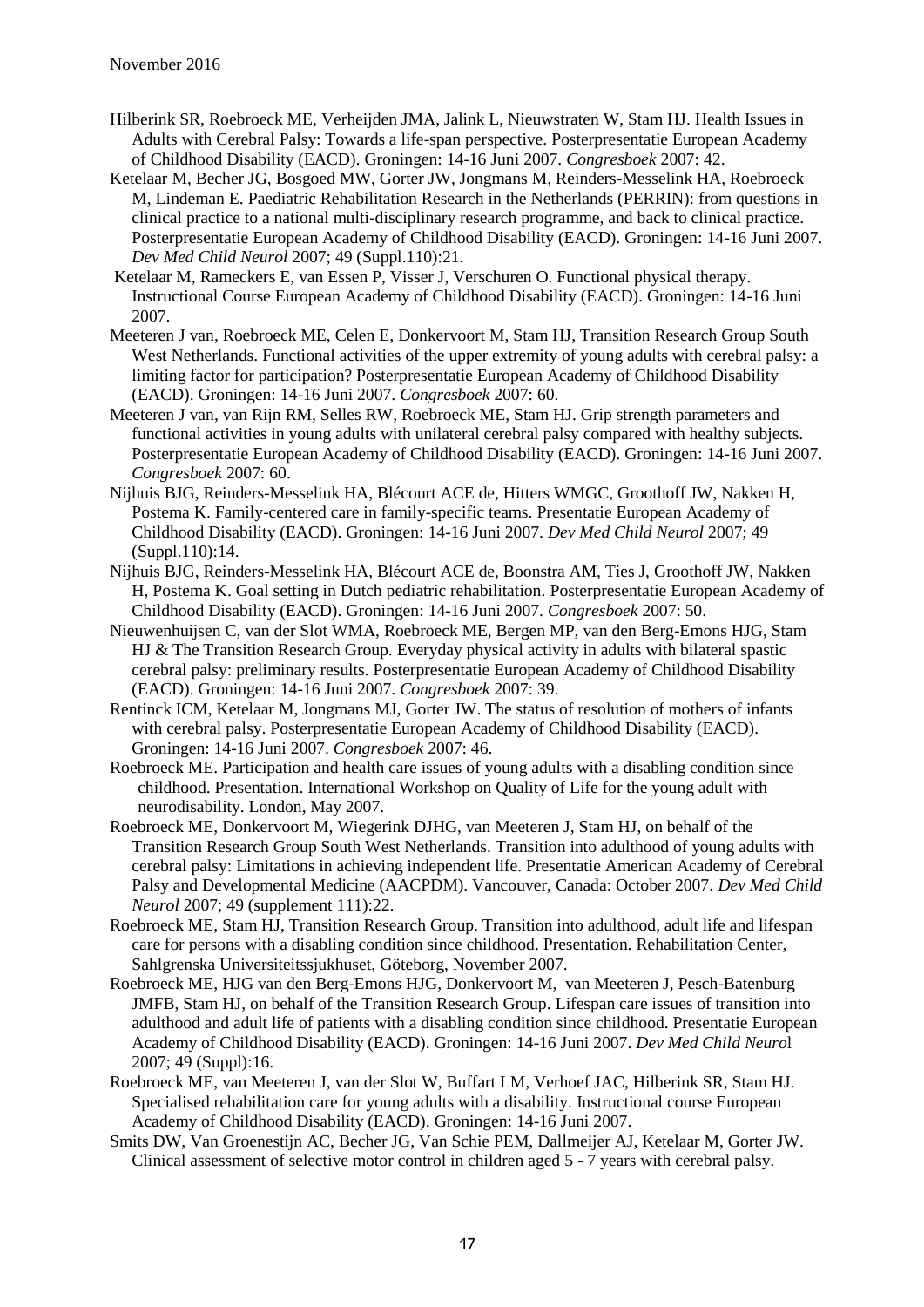Posterpresentatie European Academy of Childhood Disability (EACD). Groningen: 14-16 Juni 2007. *Congresboek* 2007: 51.

- Stam HJ. Lifespan care issues of transition into adulthood and adult life of patients with a disabling condition since childhood. Olle Höök memorial lecture. Initiated by the Journal of Rehabilitation Medicine and Foundation for Rehabilitation Information. Stockholm, November 2007.
- Vegt M van der, Roebroeck ME, Nieuwenhuijsen C, van Meeteren J, van der Heijden-Maessen HCM, Stam HJ. Upper limb dysfunction and limitations in functional activities in young adults with cerebral palsy: prevalence and mutual correlations. Posterpresentatie European Academy of Childhood Disability (EACD). Groningen: 14-16 Juni 2007. *Congresboek* 2007: 52.
- Wiegerink DJHG, van der Doef S, Meihuizen-de Regt MJ. Let's talk about sex. Instructional course European Academy of Childhood Disability (EACD). Groningen: 14-16 Juni 2007. *Congresboek*  2007: 68.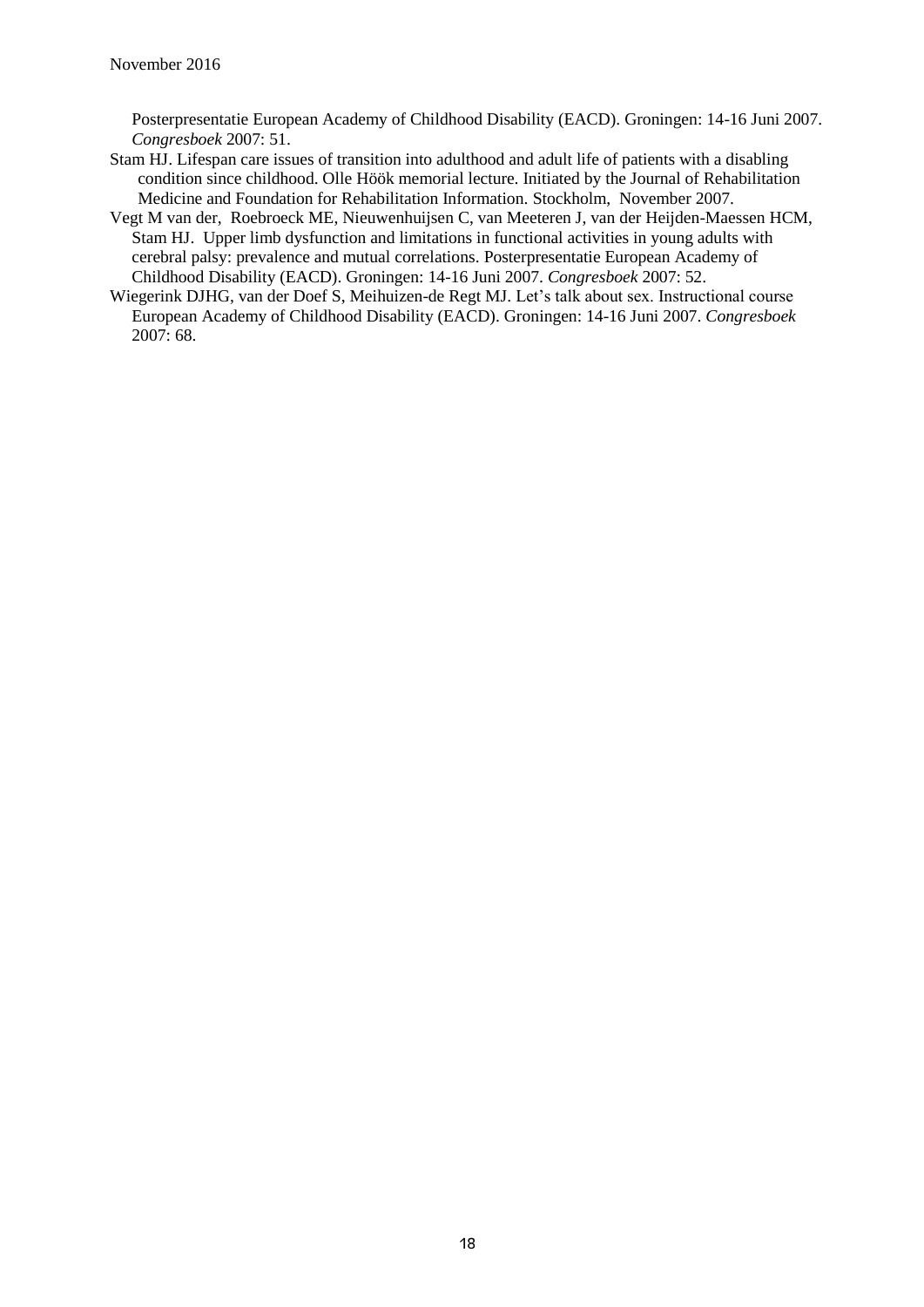#### **Wetenschappelijke publicaties**

- Odding E, Roebroeck ME, Stam HJ. The epidemiology of cerebral palsy. Incidence, impairments and risk factors. *Disabil Rehabil* 2006; 28: 183-191.
- Schuengel C, Voorman J, Stolk J, Dallmeijer A, Vermeer A, Becher J. Self-worth, perceived competence, and behavior problems in children with cerebral palsy. *Disabil Rehabil* 2006; 28(20):1251-1258.
- Siebes RC, Ketelaar M, Wijnroks L, van Schie PE, Nijhuis BJ, Vermeer A, Gorter JW. Family-centred services in The Netherlands: validating a self-report measure for paediatric service providers. *Clin Rehabil*. 2006;20(6):502-12.
- Voorman JM, Dallmeijer AJ, Schuengel C, Knol DL, Lankhorst GJ, Becher JG. Activities and participation of 9 to 13 year-old children with cerebral palsy. *Clin Rehabil* 2006; 20(11):937-948.
- Wiegerink D, Roebroeck ME, Donkervoort M, Stam HJ, Cohen-Kettenis PT. Social and sexual relationships of adolescents and young adults with cerebral palsy: a review. *Clin Rehabil* 2006*;* 20: 1023-1031.

### **Proefschrift**

J. van Meeteren. Assessment of functions and functional activities of the upper extremity. Thesis. Rotterdam: Erasmus MC, University Medical Center, 2006.

#### **(Hoofdstukken in) Boeken**

- Ketelaar M. Een meetinstrument kiezen: Waar let ik op? In: *Leerboek VRA: Klinimetrie bij kinderen en jongeren* 2006*,* p. 115-118. Nijmegen: PAOG/VRA.
- Ketelaar M, Bruil J. Meetinstrumenten. B: Voor kwaliteit van leven, maatschappelijke participatie en competentiebeleving. In: R v Empelen, R Nijhuis-van der Sanden, A Hartman (Ed.), *Kinderfysiotherapie.* Maarssen: Elsevier; 2006. p. 171-181.
- Schoemaker M, Ketelaar M, Smits-Engelsman B. Meetinstrumenten. A: Voor de motorische ontwikkeling van kinderen. In: R v Empelen, R Nijhuis-van der Sanden, A Hartman (Ed.), *Kinderfysiotherapie.* Maarssen: Elsevier; 2006. p. 151-169.

### **Vakpublicaties**

- Donkervoort M, Roebroeck ME, Wiegerink DJHG, van der Heijden-Maessen H, Stam HJ. Determinanten van dagelijkse activiteiten en sociale participatie van jongeren met cerebrale parese. *Revalidata* 2006; 131: 26-27.
- Hilberink SR, Roebroeck ME, Nieuwstraten W, Jalink L, Verheijden JMA, Stam HJ. Gezondheidsklachten bij volwassenen met cerebrale parese: naar een levensloopbenadering. *Revalidata* 2006; 134: 10-12.
- Nieuwenhuijsen C, Donkervoort M, Wiegerink DJHG, Roebroeck ME, Stam HJ. Zorgbehoefte en zorggebruik bij jongvolwassenen met cerebrale parese. *Revalidata* 2006; 131: 33-34.
- Rentinck I, Gorter JW. Boekbespreking: Verder Kijken. Ontwikkelingen in de revalidatiepsychologie. H. Eilander, K. Beers en L. de Vos (Red). *Nederlands Tijdschrift voor Geneeskunde* 2006; 150(28): 1599.
- Roebroeck ME, Transition Research Group. De kinderrevalidatie, en dan? Transitie naar volwassenheid en functioneren als volwassene. *Revalidata* 2006; 131: 24-25.
- Roebroeck ME en Transition Research Group. De kinderrevalidatie, en dan? Transitieonderzoek in Zuidwest Nederland. *Nieuwsbrief Sectie Revalidatie*, Nederlands Instituut van Psychologen, november 2006.
- Slot WMA van der, Roebroeck ME, Landkroon A, Terburg M, van den Berg-Emons HJG, Stam HJ. Dagelijkse lichamelijke activiteit en participatie bij volwassenen met een hemiparetische cerebrale parese. *Revalidata* 2006; 131: 30.
- Wiegerink DJHG, Donkervoort M, Roebroeck ME, Cohen-Kettenis PT, Stam HJ. Sociale en seksuele relaties bij jongeren met cerebrale parese (CP) vergeleken met Nederlandse leeftijdgenoten. *Revalidata* 2006; 131: 28-29.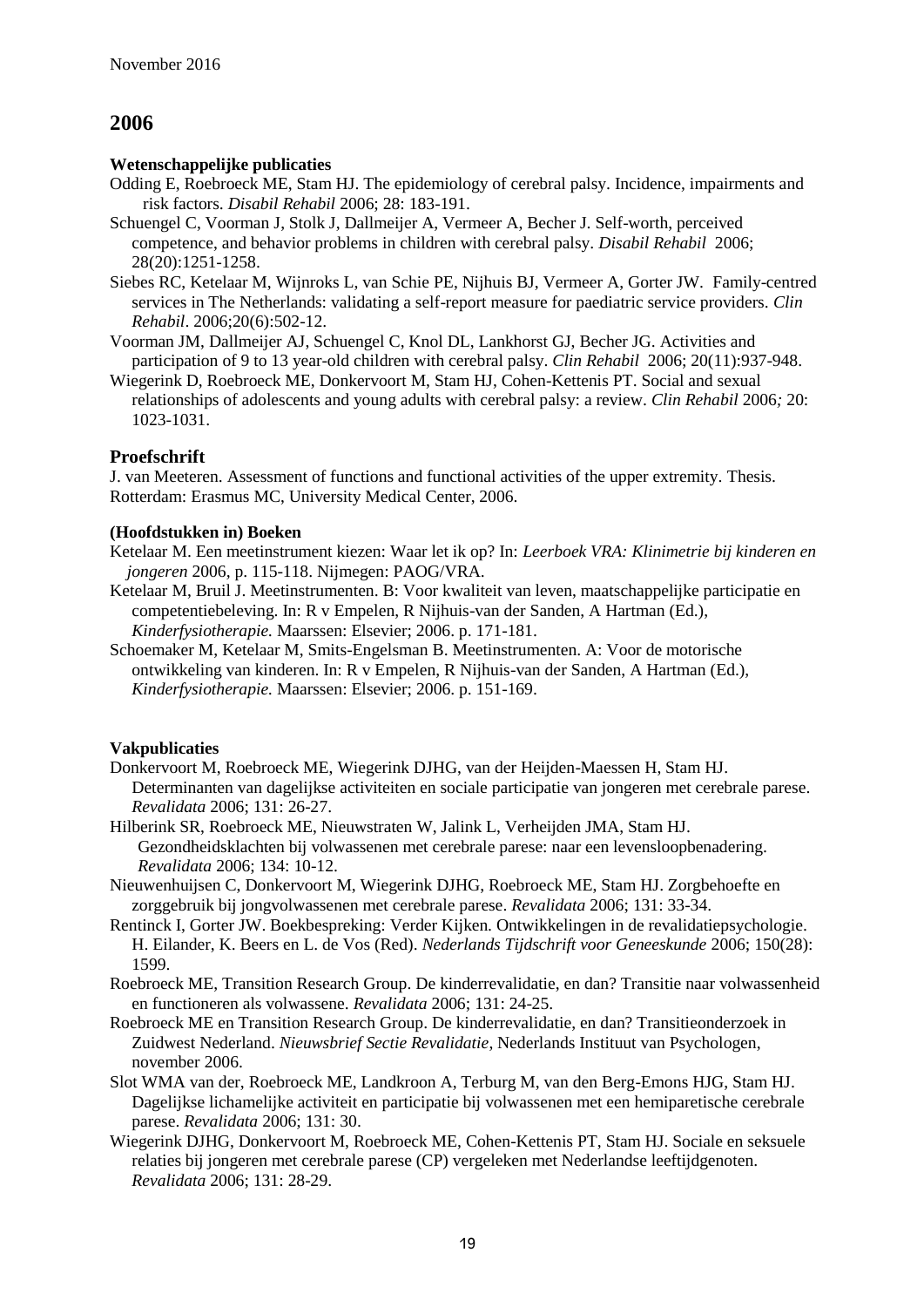- Wiegerink DJHG, Donkervoort M, Roebroeck ME, Stam HJ, Cohen-Kettenis PT. Sociale en seksuele relaties bij jongeren met cerebrale parese (CP) vergeleken met Nederlandse leeftijdgenoten. *Nieuwsbrief Sectie Revalidatie*, Nederlands Instituut van Psychologen 2006; 20 (47), 9-10.
- Wiegerink DJHG. Het Rotterdams Transitieprofiel. *Nieuwsbrief Sectie Revalidatie*, Nederlands Instituut van Psychologen, november 2006.

#### **BOSK Magazine (Tijdschrift Oudervereniging)**

BOSK Magazine, nr 1, 2006: "PERRIN 5-9: Onderzoek bij schoolgaande kinderen met cerebrale parese" – JW Gorter, DW Smits, PEM van Schie.

BOSK Magazine, nr 2, 2006: "Revalidatieonderzoek bij kinderen met cerebrale parese: Naar een beter inzicht in de revalidatiegeneeskunde, de opvoeding en het onderwijs" – B. Nijhuis.

BOSK Magazine, nr 3, 2006: "Revalidatieonderzoek bij kinderen met cerebrale parese: PERRIN CP 0- 5" – M. Nijnuis, JW Gorter, M Ketelaar.

BOSK Magazine, nr 4, 2006: "Revalidatieonderzoek bij kinderen met cerebrale parese: PERRIN CP 9- 16" – J. Voorman, M. van Eck.

BOSK Magazine, nr 5, 2006: "Revalidatieonderzoek bij jong volwassenen met cerebrale parese: PERRIN CP 16-24" - M. Donkervoort.

- Gorter JW, Ketelaar M. Use of the Gross Motor Function Classification System by professionals in the Netherlands: the need for implementation strategies. Presentatie European Academy of Childhood Disability (EACD). Barcelona: 19-21 October 2006. *Developmental Medicine and Child Neurology* 2006; 48 (suppl 107): 8.
- Ketelaar M, Rentinck I, Jongmans M, Gorter JW. Children with cerebral palsy : What about the parents. Presentatie European Academy of Childhood Disability (EACD). Barcelona: 19-21 October 2006. *Developmental Medicine and Child Neurology* 2006; 48 (suppl 107): 12-13.
- Ketelaar M, Suir I, Bruil J, Gorter JW. Development of a condition-specific quality of life instrument for young children with cerebral palsy: a feasibility study. Posterpresentatie European Academy of Childhood Disability (EACD). Barcelona: 19-21 October 2006. *Developmental Medicine and Child Neurology* 2006; 48 (suppl 107): 34.
- Smits DW, van Schie PEM, Ketelaar M, Dallmeijer AJ, Becher JG, Gorter JW. A longitudinal study on the course and determinants of daily functioning in primary school aged children with cerebral palsy. Posterpresentatie European Academy of Childhood Disability (EACD). Barcelona: 19-21 October 2006.*Revista de Neurologica* 2006; 43 (suppl 2): S36-37.
- Van Eck M, AJ Dallmeijer, H. Beckerman, JM Voorman, Becher JG. Physical activity level and sports participation of adolescents of 12 to 16 years with cerebral palsy. Presentatie European Academy of Childhood Disability (EACD). Barcelona: 19-21 november 2006. *Developmental Medicine and Child Neurology* 2006; 48 (suppl 107): 20.
- Wiegerink DJHG, Roebroeck ME, Donkervoort M, Stam HJ, Cohen-Kettenis PT. Social and sexual relationships of youth with CP in the Netherlands. Poster. 32th Annual Meeting, International Academy of Sex Research, Amsterdam, 2006.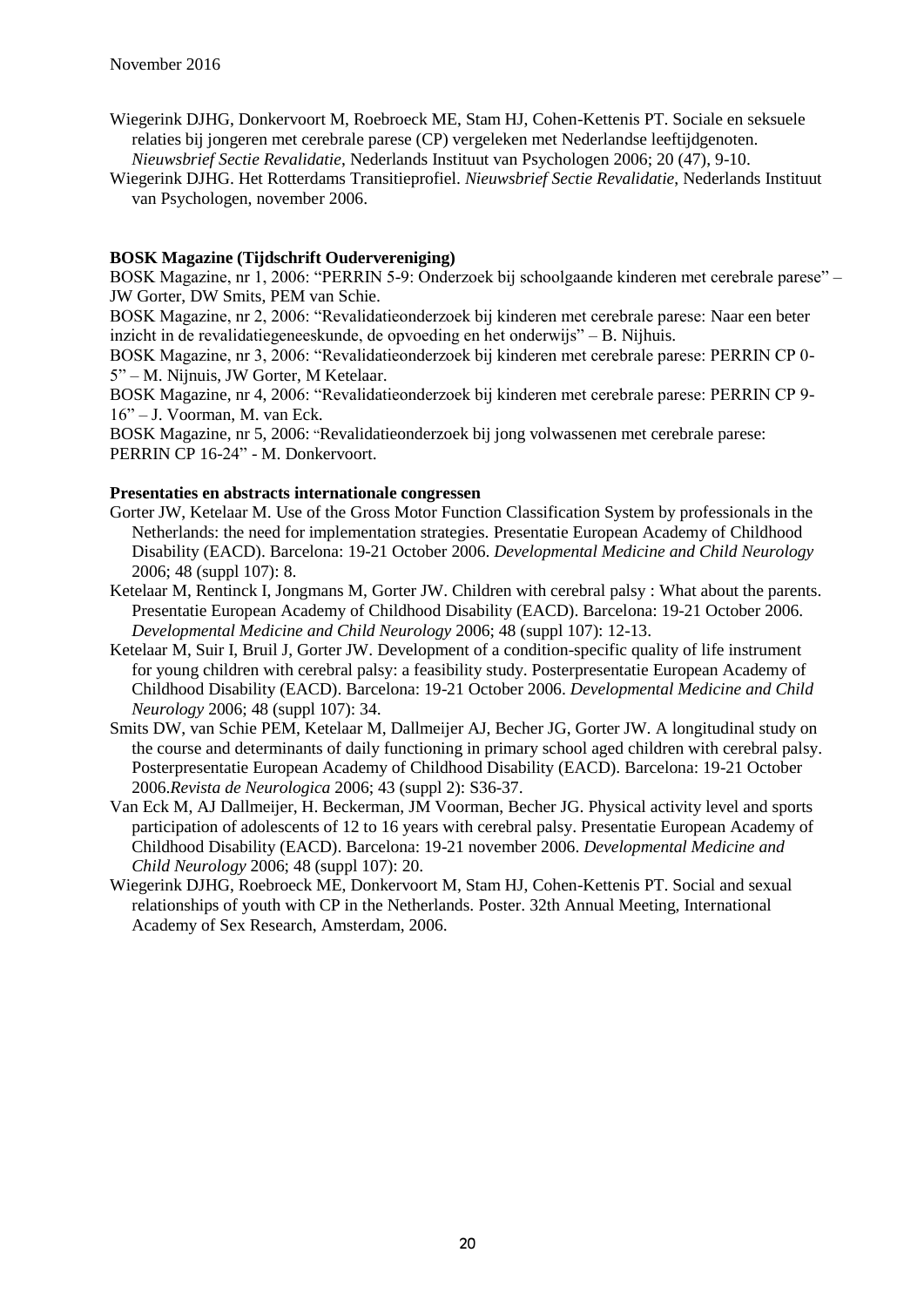### **Wetenschappelijke publicaties**

Gorter JW, Boonacker CWB, Ketelaar M. Rubriek 'Meten in de praktijk'. Gross Motor Function Classification System (GMFCS). *Nederlands Tijdschrift voor Fysiotherapie* 2005; 115(4): 116.

#### **Proefschrift**

Wassenberg-Severijnen, J.E. Pediatric Evaluation of Disability Inventory (PEDI). Calibrating the Dutch version. Utrecht: Universiteit Utrecht, ISED.

#### **(Hoofdstukken in) Boeken**

- Gorter JW. De diagnose: wat ouders willen weten. In: van Loen EHH, Verheijden JMA (Red*). Kind en Hemiparese. Beleven en behandelen.* Utrecht: BOSK; 2005. p. 46-58.
- Gorter JW, Ketelaar M. Wat is de beste behandeling. In: van Loen EHH, Verheijden JMA (Red). *Kind en Hemiparese. Beleven en behandelen.* Utrecht: BOSK; 2005. p. 63-80.
- Ketelaar M. De Gross Motor Function Measure in Nederland: *Wetenschappelijk onderzoek en gebruik in de praktijk van de kinderfysiotherapie.* Bundelboek Nederlandse artikelen GMFM ter gelegenheid van de promotie van Dianne Russell. 2005.
- Wassenberg-Severijnen JE, Custers JWH. *PEDI-NL- Vertaling en berwerking van de PEDI. Vragenlijst voor de inventarisatie van alledaagse vaardigheden bij kinderen.* Amsterdam: Harcourt Publishers; 2005.

### **Vakpublicaties**

- Burger CA, Warmenhoven NJC, Rol M, Roebroeck ME. Transitie naar volwassenheid. De kinderrevalidatie, en dan? Revalidata 2005; 126:12-18.
- Gorter JW, Nijnuis M, Smits DW. Multidisciplinair onderzoek bij jonge kinderen met cerebrale parese: PERRIN CP 0-4 en PERRIN CP 5-9. *Kinderfysiotherapie* 2005; 17(46); 37.
- Gorter JW, Custers J, Wassenberg-Severijnen J. De PEDI-NL. Een nieuw instrument voor het meten van het dagelijkse functioneren van kinderen. *Kinderfysiotherapie* 2005; 17(46); 24-25.
- Ketelaar M. Meetinstrumenten binnen het PERRIN-onderzoek. In JG Becher, CBG Maathuis (Red), *Leerboek VRA: Cerebrale Parese. Stand van Zaken en Nieuwe Ontwikkelingen* 2005*,* p. 100-103. Nijmegen: PAOG/VRA.

### **BOSK Magazine (Tijdschrift Oudervereniging)**

- BOSK Magazine, nr 1, 2005: Revalidatieonderzoek bij kinderen met cerebrale parese. PEDI-NL nadert zijn voltooiing - J.E. Wassenberg-Severijnen.
- BOSK Magazine, nr 2, 2005: Revalidatieonderzoek bij kinderen met cerebrale parese. PERRIN CP 0-4 en GMFCS - J.W. Gorter en M. Ketelaar.

BOSK Magazine, nr 2, 2005: Lichamelijke beperking en zelfbeeld - Sander Hilberink en Diana Wiegerink.

- BOSK Magazine, nr 3, 2005: PERRIN CP 9-15 wordt 9-16 jaar: een onderzoek naar de functionele prognose van kinderen met Cerebrale Parese in de leeftijd van 9 tot 16 jaar - J.M. Voorman en M. van Eck.
- BOSK Magazine, nr 4, 2005 Revalidatieonderzoek bij jong volwassenen met cerebrale parese M. Donkervoort.

- Donkervoort M, Wiegerink DJHG, Roebroeck ME, Stam HJ. Transition into adulthood and its relation with participation in adolescents and young adults with cerebral palsy. *Dev Med Child Neurol* 2005; 47, Supplement 103: 18-19. Presentatie European Academy of Childhood Disability (EACD). Monaco, november 2005.
- Donkervoort M, Roebroeck ME, Wiegerink DJHG, Stam HJ. Determinants of daily activities and social participation of adolescents and young adults with cerebral palsy. Proceedings EACD 2005, pag.78. Poster European Academy of Childhood Disability (EACD). Monaco, november 2005.
- Meeteren J van, Roebroeck ME, Ceelen E, Grund A, Nieuwenhuijsen C, Stam HJ. Validity of an arm-hand function classification system (Manual Ability Classification System) in young adults with cerebral palsy. *Dev Med Child Neurol* 2005; 47, Supplement 103: 59. Poster European Academy of Childhood Disability (EACD). Monaco, november 2005.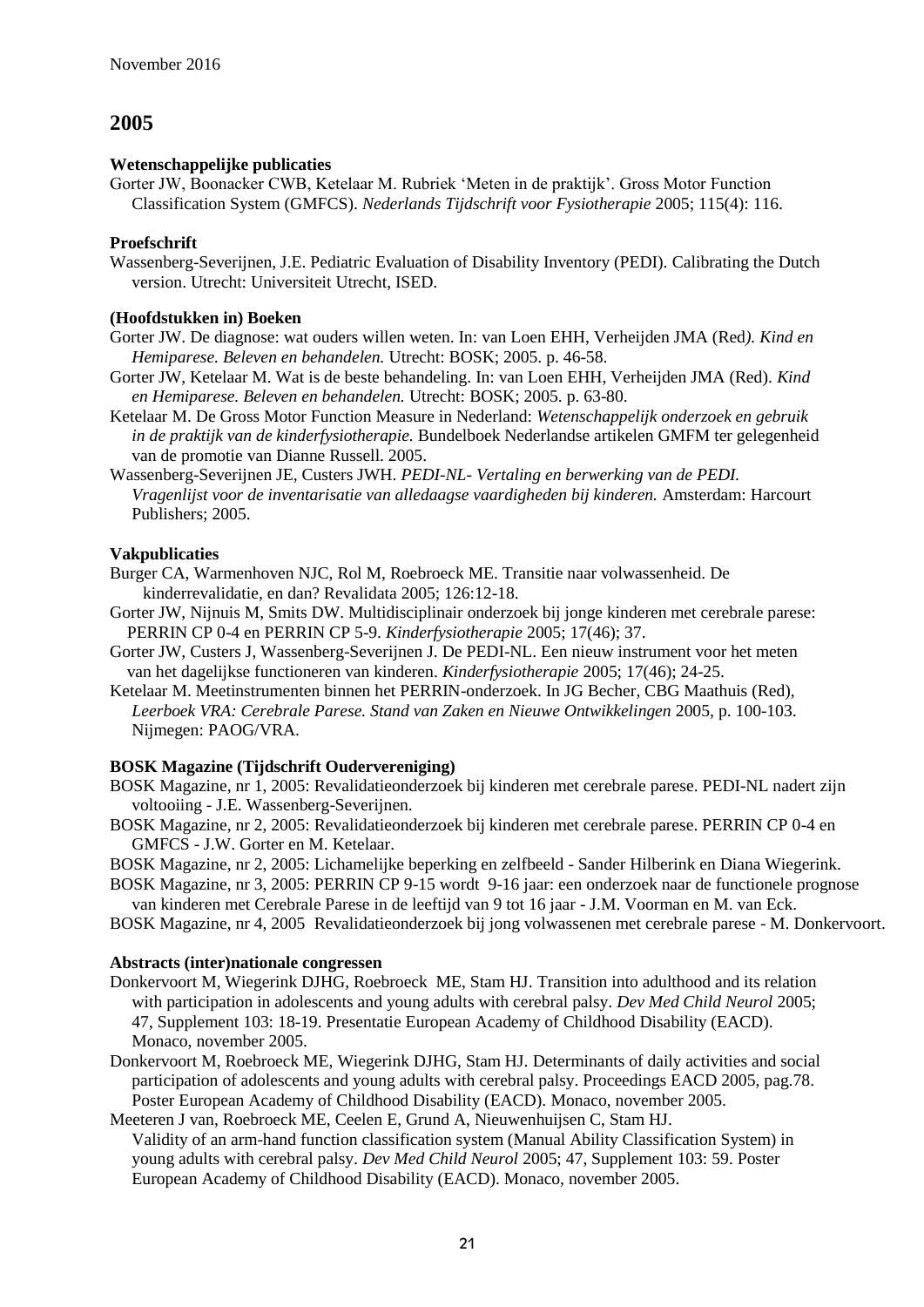- Nieuwenhuijsen C, Donkervoort M, Wiegerink DJHG, Roebroeck ME, Stam HJ. Unmet needs and health care utilization in young adults with cerebral palsy. *Dev Med Child Neurol* 2005; 47, Supplement 103: 42. Poster European Academy of Childhood Disability (EACD). Monaco, november 2005.
- Nijhuis BJG, Reinders-Messelink HA, de Blecourt ACE, Olijve G, Nakken H, Groothoff JW, Postema K. Rehabilitation for children with cerebral palsy: A complex interaction between rehabilitation professionals, special education professionals, and parents. Posterpresentatie European Academy of Childhood Disability (EACD). Monaco: 19-22 november 2005. *Developmental Medicine and Child Neurology* 2005; 47 (suppl 103): 42-43.
- Plasschaert VFP, Gorter JW, Nijnuis M, Ketelaar M. Classification of manual abilities by the Bimanual Fine Motor Function and the Manual Ability Classification System for children with cerebral palsy age 18 months. Posterpresentatie European Academy of Childhood Disability (EACD). Monaco: 19- 22 november 2005. Abstractbook Children with disabilities. Progress for the quality of their life. p. 76.
- Roebroeck ME, Nieuwenhuijsen C, Donkervoort M, Wiegerink D, Meeteren J van, Stam HJ. Lost in Transition? Unmet needs and implementation of special teams for young adults with a disability. *Dev Med Child Neurol* 2005; 47, Supplement 103: 50. Presentatie European Academy of Childhood Disability (EACD). Monaco, november 2005.
- Vanstiphout CHG, Donkervoort M, Pangalila R, Roebroeck ME, Stam HJ. Cognitive functioning and social participation in adolescents and young adults with cerebral palsy without severe learning disabilities. *Dev Med Child Neurol* 2005; 47, Supplement 103: 59. Poster European Academy of Childhood Disability (EACD). Monaco, november 2005.
- Wiegerink DJHG, Roebroeck ME, Donkervoort M, Stam HJ, Cohen-Kettenis PT. Social and sexual relationships of adolescents and young adults with cerebral palsy in the Netherlands. *Dev Med Child Neurol* 2005; 47, Supplement 103: 61. Presentatie European Academy of Childhood Disability (EACD). Monaco, november 2005.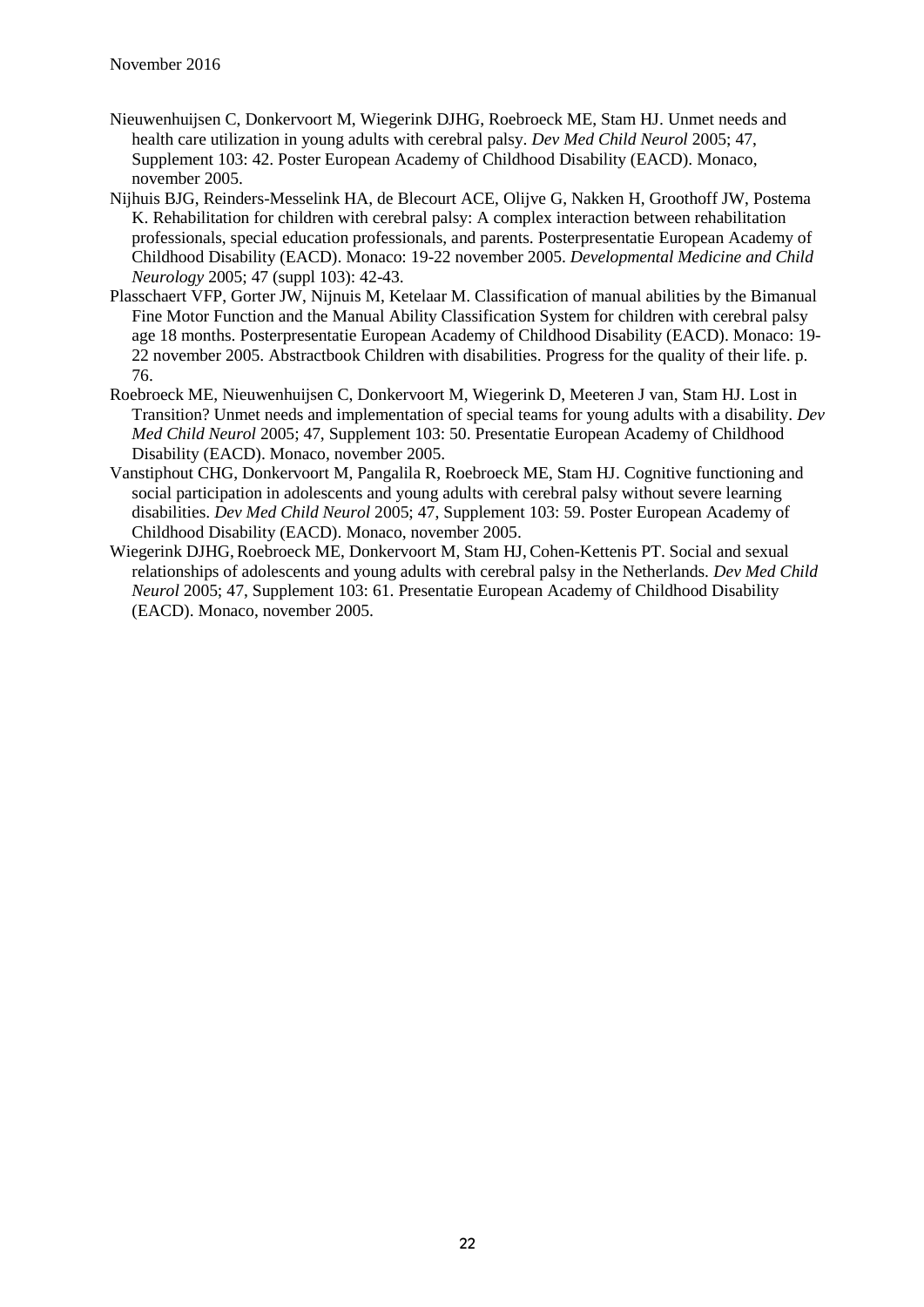### **Wetenschappelijke publicaties**

- Gorter JW, Rosenbaum PL, Hannah SE, Palisano RJ, Bartlett DJ, Russell DJ, Walter SD, Paina P, Galuppi BE, Wood E. Limb distribution, motor impairment, and functional classification of cerebral palsy. *Developmental Medicine & Child Neurology* 2004; 46: 461-467.
- Schie PEM van, Siebes RC, Ketelaar M, Vermeer A. The measure of processes of care (MPOC): Validation of the Dutch translation. *Child: Care, Health & Development* 2004; 30:529-539.

### **Vakpublicaties**

Ketelaar M. PERRIN. *Tijdschrift voor Kinderrevalidatie BOSK* 2004: 34-35.

Roebroeck ME. Transitie van kind naar volwassene. *Tijdschrift voor Kinderrevalidatie BOSK* 2004;37-39. Verschuren O, Gorter JW, Ketelaar M, Becher J. Gangbeeldclassificatie bij kinderen met cerebrale parese. Is de classificatie van dr. J.G. Becher betrouwbaar? *Kinderfysiotherapie* 2004; 16(41): 14-19.

### **BOSK Magazine (Tijdschrift Oudervereniging)**

- BOSK Magazine, nr 1, 2004: Revalidatieonderzoek bij kinderen met cerebrale parese. Stand van zaken PERRIN – M. Ketelaar
- BOSK Magazine, nr 1, 2004: Oproep voor jongvolwassenen met cerebrale parese voor een onderzoek naar relatievorming en seksualiteit. - D. Wiegerink
- BOSK Magazine, nr 2, 2004: Gezellige aandacht. Meedoen aan het PERRIN onderzoek J. Franssen
- BOSK Magazine, nr 3, 2004: Revalidatieonderzoek bij kinderen met cerebrale parese. CP 16-20 M. Donkervoort
- BOSK Magazine, nr 5, 2004: Revalidatieonderzoek bij jongeren met cerebrale parese. Project ProCP: Het kind met een Cerebrale Parese naar een beter inzicht in de revalidatiegeneeskunde, de opvoeding en het onderwijs – B. Nijhuis en G. Olijve.

- Donkervoort M, Roebroeck ME, Wiegerink DJHG, Stam HJ. Determinants of participation in social life of adolescents and young adults with cerebral palsy. *Developmental Medicine & Child Neurology* 2004; 46 (supplement 100): 29. Presentatie European Academy of Childhood Disability (EACD). Edinburgh, Scotland, oktober 2004.
- Gorter JW, Boonacker C, van Schie PEM, Ketelaar M. Reliability of the Gross Motor Classification System (GMFCS) for children under two years of age. *Developmental Medicine and Child Neurology* 2004; 46 (suppl 100): 16. Presentatie European Academy of Childhood Disability (EACD). Edinburgh, Scotland, oktober 2004.
- Roebroeck ME, Warmenhoven NJC, Burger CA, Rol M. Transition into adulthood after discharge from paediatric rehabilitation: Which problems do young people encounter? *Developmental Medicine & Child Neurology* 2004; 46 (supplement 100): 40-41. Presentatie European Academy of Childhood Disability (EACD). Edinburgh, Scotland, oktober 2004.
- Staijen S, Oude Vrielink J, Gorter JW, Ketelaar M. Assessment of ingestive skills in young children with cerebral palsy. *Developmental Medicine and Child Neurology* 2004; 46 (suppl 100): 42. Posterpresentatie European Academy of Childhood Disability (EACD). Edinburgh, Scotland, oktober 2004.
- Van der Slot WMA, Roebroeck ME, van den Berg-Emons HJG, Landkroon A, Terburg M, Stam HJ. Everyday physical activity and participation in young adults with hemiplegic cerebral palsy. *Developmental Medicine & Child Neurology* 2004; 46 (supplement 100): 41-42. Presentatie European Academy of Childhood Disability (EACD). Edinburgh, Scotland, oktober 2004.
- Voorendt M, Gorter JW, Ketelaar M, Pruijs JEH. Reliability of measurements of scoliosis on X-rays of children with cerebral palsy. *Developmental Medicine and Child Neurology* 2004; 46 (suppl 100): 44. Posterpresentatie European Academy of Childhood Disability (EACD). Edinburgh, Scotland, oktober 2004.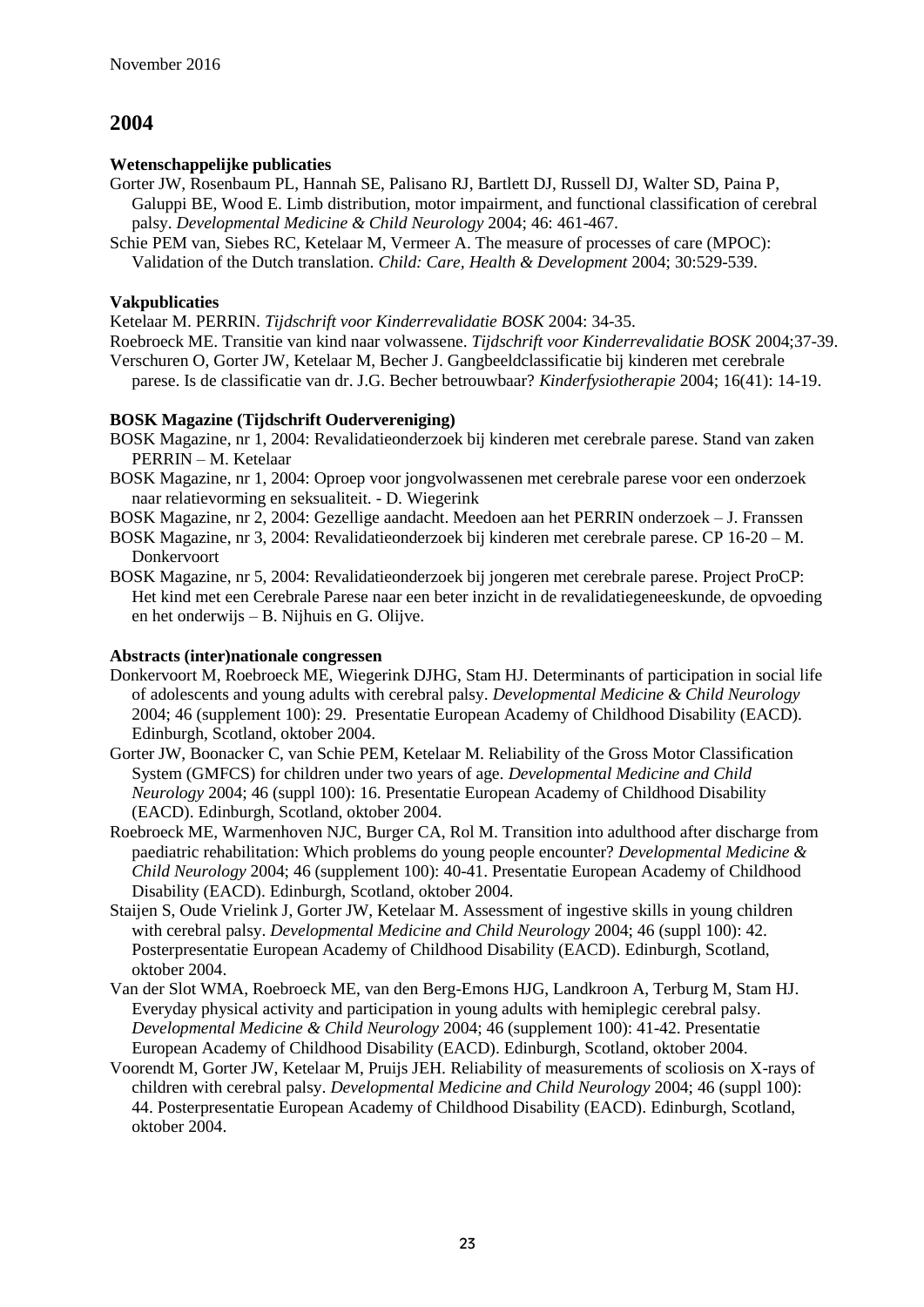#### **Wetenschappelijke publicaties**

- Custers JWH, Wassenberg-Severijnen JE, van der Net J, Hoijtink H, Vermeer A, Helders PJM. (2003) Dutch adaptation of the Pediatric Evaluation of Disability Inventory (PEDI). *Nederlands Tijdschrift voor Fysiotherapie (special issue WCPT): 33-36.*
- Wassenberg-Severijnen JE, Custers JWH, Hox J, Vermeer A, Helders PJM (2003). Reliability of the Dutch PEDI. *Clinical Rehabilitation, 17,* 457-462*.*

#### **Vakpublicaties**

Gorter JW (2003). Inzicht in hersenschade en uitkomst bij cerebrale parese. *Revalidata*; 25(113): 9-14. Ketelaar M (2003). Meten in de kinderrevalidatie. *Revalidatie Magazine*; 9(1): 12-13.

- Schie P van, Ketelaar M. PERRIN onderzoek en communicatie binnen de kinderrevalidatie. *Keypoint* 2003; 27(2): 6-7.
- Verschuren O, Gorter JW, Staijen S, Ketelaar M (2003). Het meten van spasticiteit bij jonge kinderen met een cerebrale parese: welke methode(n) moeten we gebruiken. *Kinderfysiotherapie*: 15(36): 5- 11.

#### **BOSK Magazine (Tijdschrift Oudervereniging)**

- BOSK Magazine, nr 2, 2003: PERRIN-onderzoek van kinderen met Cerebrale Parese van 9 tot 13 jaar J. Voorman.
- BOSK Magazine, nr 3, 2003: Revalidatieonderzoek bij jongeren met cerebrale parese: het CP transitieonderzoek ZWN – M. Donkervoort
- BOSK Magazine, nr 4, 2003: Revalidatieonderzoek bij kinderen met cerebrale parese: ProCP B.J.G. Nijhuis
- BOSK Magazine, nr 5, 2003: Revalidatieonderzoek bij kinderen met cerebrale parese: Wat gebeurt er met de ouders en het gezin? - Rentinck ICM, Staijen SH, Gorter JW, Ketelaar M.

- Donkervoort M, Roebroeck M, Wiegerink DJHG, Stam HJ. Participation and quality of life of adolescents and young adults with cerebral palsy. *Developmental Medicine & Child Neurology* 2003; 45 (supplement 97): 22. Presentatie Congres European Academy of Childhood Disability (EACD). Oslo, Noorwegen, oktober 2003.
- Gorter JW, van der Kraats CIB, Bulten RJ, Ketelaar M. Interobserver reliability of the Surveillance of Cerebral Palsy in Europe (SCPE) algorithm for classification of cerebral palsy. *Developmental Medicine & Child Neurology* 2003; 45 (supplement 97): 42. Posterpresentatie Congres European Academy of Childhood Disability (EACD). Oslo, Noorwegen, oktober 2003.
- Ketelaar, M., Prevo, A.J.H., Vermeer, A., Helders, P., Gorter, J.W., Becher, J., Roebroeck, M., Reynders, K. (2003). PERRIN: Een landelijk onderzoeksprogramma op het gebied van de Kinderrevalidatie. *Abstractboek Internationaal congres NVFK. Kinderfysiotherapie: Functie en participatie*, p. 78. Posterpresentatie Congres Kinderfysiotherapie. Veldhoven, maart 2003.
- Nijhuis BJG, Reinders HA, Reynders K, de Blecourt ACE, Nakken H, Groothoff JW, Postema K. Parents, teachers, and therapists working together for children with cerebral palsy. *Developmental Medicine & Child Neurology* 2003; 45 (supplement 97): 53-54. Posterpresentatie Congres European Academy of Childhood Disability (EACD). Oslo, Noorwegen, oktober 2003.
- Roebroeck ME, Donkervoort M, Van den Berg HJG, Stam HJ. Transition into adulthood and adult life of patients with a disabling condition since childhood: a research programme. *Developmental Medicine & Child Neurology* 2003; 45 (supplement 97): 55. Posterpresentatie Congres European Academy of Childhood Disability (EACD). Oslo, Noorwegen, oktober 2003.
- Staijen SH, Gorter JW, Rentinck I, Ketelaar M, Prevo AJH namens de Utrechtse CP onderzoeksgroep. Presentatie van de studieopzet van een longitudinaal onderzoek naar de determinanten en het beloop van functioneren bij jonge kinderen (0 tot 4 jaar) met cerebrale parese (PERRIN 0-4). ). *Abstractboek Internationaal congres NVFK. Kinderfysiotherapie: Functie en participatie*, p. 76. Posterpresentatie Congres Kinderfysiotherapie. Veldhoven, maart 2003.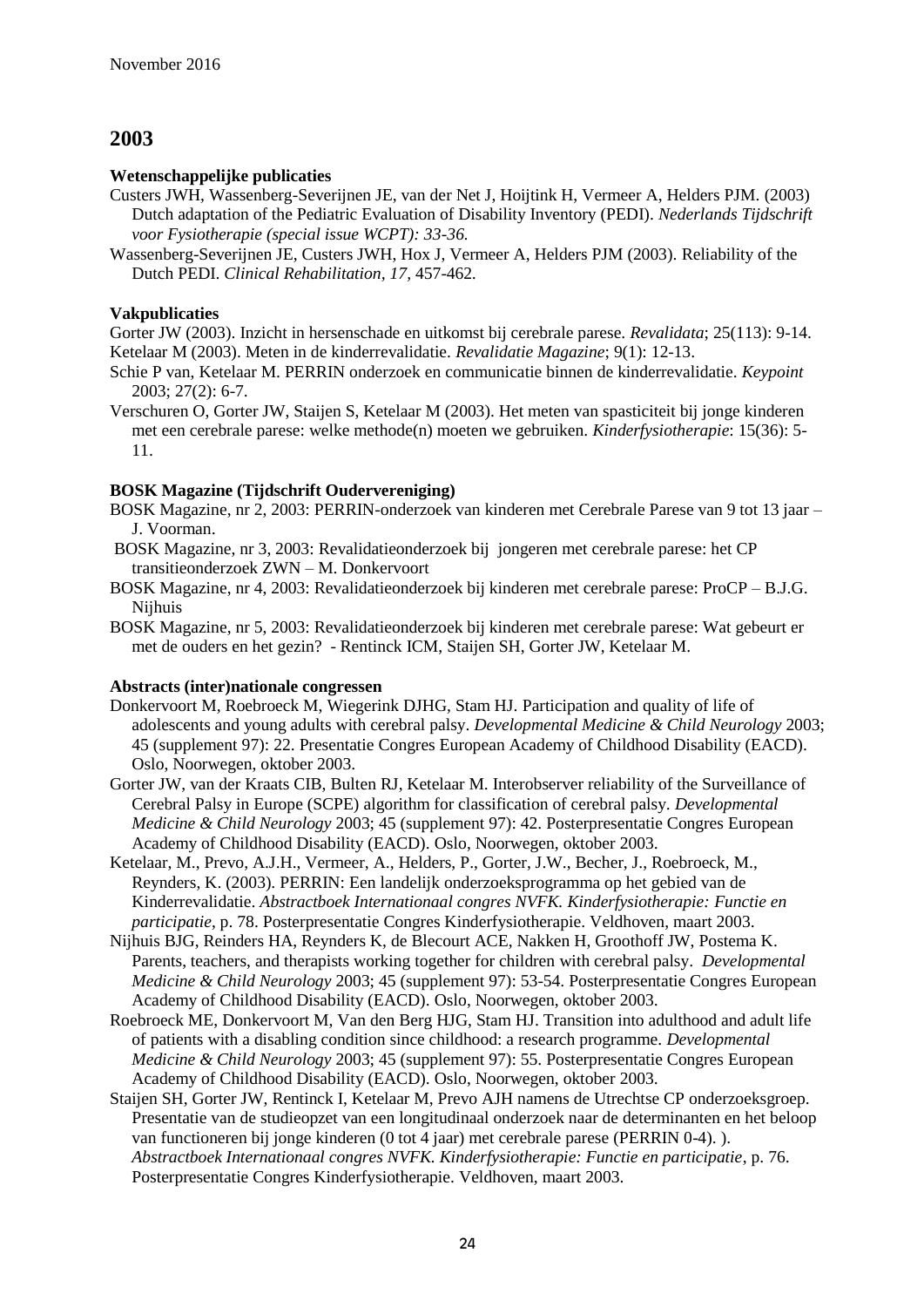- Torrance H, Staijen S, Gorter JW, Ketelaar M. Reliability of hip measurements on X-rays of children with cerebral palsy. *Developmental Medicine & Child Neurology* 2003; 45 (supplement 97): 58-59. Posterpresentatie Congres European Academy of Childhood Disability (EACD). Oslo, Noorwegen, oktober 2003.
- Verschuren O, Gorter JW, Staijen S, Ketelaar M. Measurement of spasticity in young children with cerebral palsy: which method should we use? ). *Abstractboek Internationaal congres NVFK. Kinderfysiotherapie: Functie en participatie* 2003, p. 76. Posterpresentatie Congres Kinderfysiotherapie. Veldhoven, maart 2003.
- Wiegerink DJHG, Donkervoort M, Roebroeck ME, Stam HJ. Transition into adulthood: profile to study adolescents and young adults with cerebral palsy. *Developmental Medicine & Child Neurology* 2003; 45 (supplement 97): 30. Presentatie Congres European Academy of Childhood Disability (EACD). Oslo, Noorwegen, oktober 2003.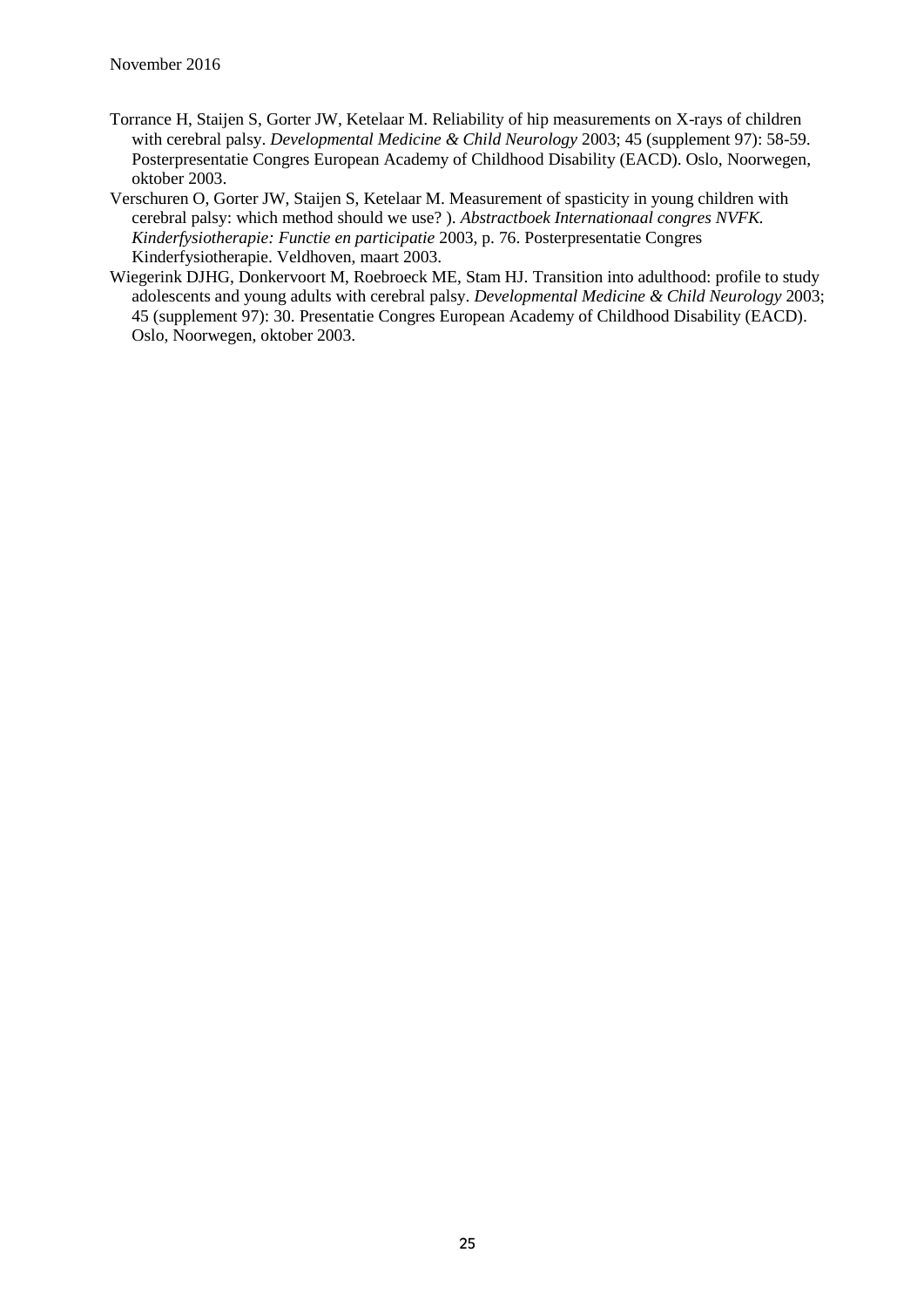#### **Wetenschappelijke publicaties**

- Custers JWH, Wassenberg-Severijnen JE, Net J van der, Vermeer A, Hart H 't, Helders PJM (2002). Dutch adaptation and content validity of the 'Pediatric Evaluation of Disability Inventory (PEDI)'. *Disability and Rehabilitation; 24:* 250-258.
- Custers JWH, Net J van der, Hoijtink H, Wassenberg-Severijnen JE, Vermeer A, Helders PJM (2002). Discriminative validity of the Dutch PEDI. *Archives of Physical Medicine and Rehabilitation*; 83: 1437-1441.

#### **BOSK Magazine (Tijdschrift Oudervereniging)**

- BOSK Magazine, nr.1, 2002: Revalidatieonderzoek bij kinderen met cerebrale parese Project C: 9-15 jaar – J. Becher en J. Voorman
- BOSK Magazine, nr.2, 2002: Revalidatieonderzoek bij kinderen met cerebrale parese Project B: 0-4 jaar – S. Staijen, JW Gorter, I. Rentinck, M. Ketelaar
- BOSK Magazine, nr.3, 2002: Revalidatieonderzoek bij jongeren met cerebrale parese Project D: 16- 20 jaar – D. Wiegerink, M. Donkervoort, M. Roebroeck
- BOSK Magazine, nr.5, 2002: Revalidatieonderzoek bij kinderen met cerebrale parese Project E: ProCP – B. Nijhuis, K. Reynders, H.A. Reinders-Messelink, A.C.E. de Blécourt.

- Rentinck ICM, Gorter JW, Staijen S, Ketelaar M. Constructs and measures for the well-being of parents and social support in a longitudinal study of young children with cerebral palsy. *Developmental Medicine and Child Neurology;* 44 (supplement 92): 40. Posterpresentatie Congres European Academy of Childhood Disability (EACD). Pisa, Italië, 24-26 oktober 2002.
- Verhoog J, Gorter JW, Pruijs H, Maathuis K, Ketelaar M. Early determinants of scoliosis in children with cerebral palsy: a review of literature and medical records. *Developmental Medicine and Child Neurology*; 44 (supplement 92): 30. Posterpresentatie Congres European Academy of Childhood Disability (EACD). Pisa, Italië, 24-26 oktober 2002.
- Verschuren O, Gorter JW, Staijen S, Ketelaar M. Measurement of spasticity in young children with cerebral palsy: which method should we use? *Developmental Medicine and Child Neurology* ; 44 (supplement 92): 30. Posterpresentatie Congres European Academy of Childhood Disability (EACD). Pisa, Italië, 24-26 oktober 2002.
- Voorman JM, Becher JM, vanderLee JH, Lankhorst GJ, Bijman A. Janssen CGC, Schuengel C. Longitudinal study on determinants and course of the functional status of young children (age 9-15 years) with cerebral palsy. *Developmental Medicine and Child Neurology;* 44 (supplement 92): 31. Posterpresentatie Congres European Academy of Childhood Disability (EACD). Pisa, Italië, 24-26 oktober 2002.